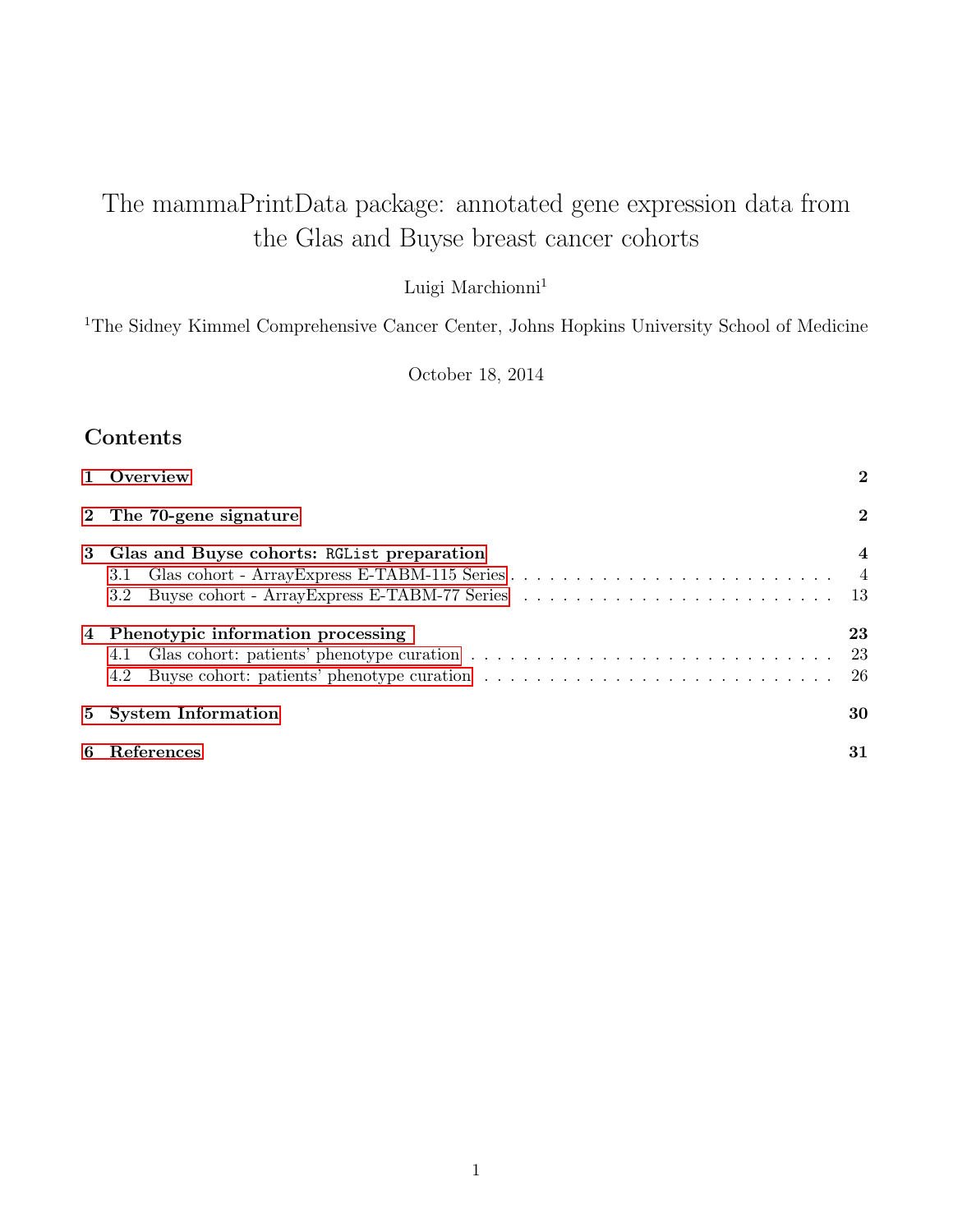### <span id="page-1-0"></span>1 Overview

This vignette documents the R code used to retrieve from the original sources, annotate, and then assemble into separate RGList instances the gene expression data of the Glas and Buyse cohorts [\[3,](#page-30-1) [2\]](#page-30-2). Such data was used to translate the 70-gene breast cancer prognostic signature [\[7,](#page-30-3) [6\]](#page-30-4) into the MammaPrint assays [\[3\]](#page-30-1), and to independently validate it [\[2\]](#page-30-2). While the original studies by van't Veer and Van de Vijver and colleagues used the two-colors Agilent/Rosetta 24k array, the redeveloped assays is based on the 1.9k MammaPrint array. For a compete review of these breast cancer studies see Marchionni et al [\[4,](#page-30-5) [5\]](#page-30-6).

Briefly, this document contains the complete R code used to:

- 1. Download the following gene expression data from ArrayExpress [\[1\]](#page-30-7):
	- (a) The Glas data set (ArrayExpress E-TABM-115 series), which combined a large proportion of cases from the original van't Veer and Van de Vijver cohorts, and was used as training set;
	- (b) The Buyse data set (ArrayExpress E-TABM-77), which analyzed a European multicenter cohort, and was used as validation set;
- 2. Pre-process and normalize all gene expression data;
- 3. Cross-reference the 70-gene list to the new MammaPrint microarray;
- 4. Create the corresponding limma package RGList instances.

All the files, among those mentioned above, needed to compile this vignette and create the mammaPrintData Rpackage are included inside the inst/extdata directory of the source package.

Finally, the R code chunk below was used todownload and install from Bioconductorthe packages required to prepared the present vignette. if the are not available (e.g gdata).

```
> ###Get the list of available packages
> installedPckgs <- installed.packages()[,"Package"]
> ###Define the list of desired libraries
> pckgListBIOC <- c("Biobase", "limma", "gdata")
> ###Source the biocLite.R script from Bioconductor
> source("http://bioconductor.org/biocLite.R")
> ###Load the packages, install them from Bioconductor if needed
> for (pckg in pckgListBIOC) {
         if (! pckg %in% installedPckgs) biocLite(pckg)
         require(pckg, character.only=TRUE)
 }
```
### <span id="page-1-1"></span>2 The 70-gene signature

The list of genes originally identified in the van't Veer study [\[7\]](#page-30-3) can be obtained from the [supplementary](http://www.nature.com/nature/journal/v415/n6871/suppinfo/415530a.html) [data section](http://www.nature.com/nature/journal/v415/n6871/suppinfo/415530a.html) of the original publication, at the following URL:

<http://www.nature.com/nature/journal/v415/n6871/extref/415530a-s9.xls>

The Excel spreadsheet named 415530a-s9.xls corresponds to Table S2, and contains the identifiers and annotation for the 231 genes othat proved to be associated with metastatic recurrence at 5 years. According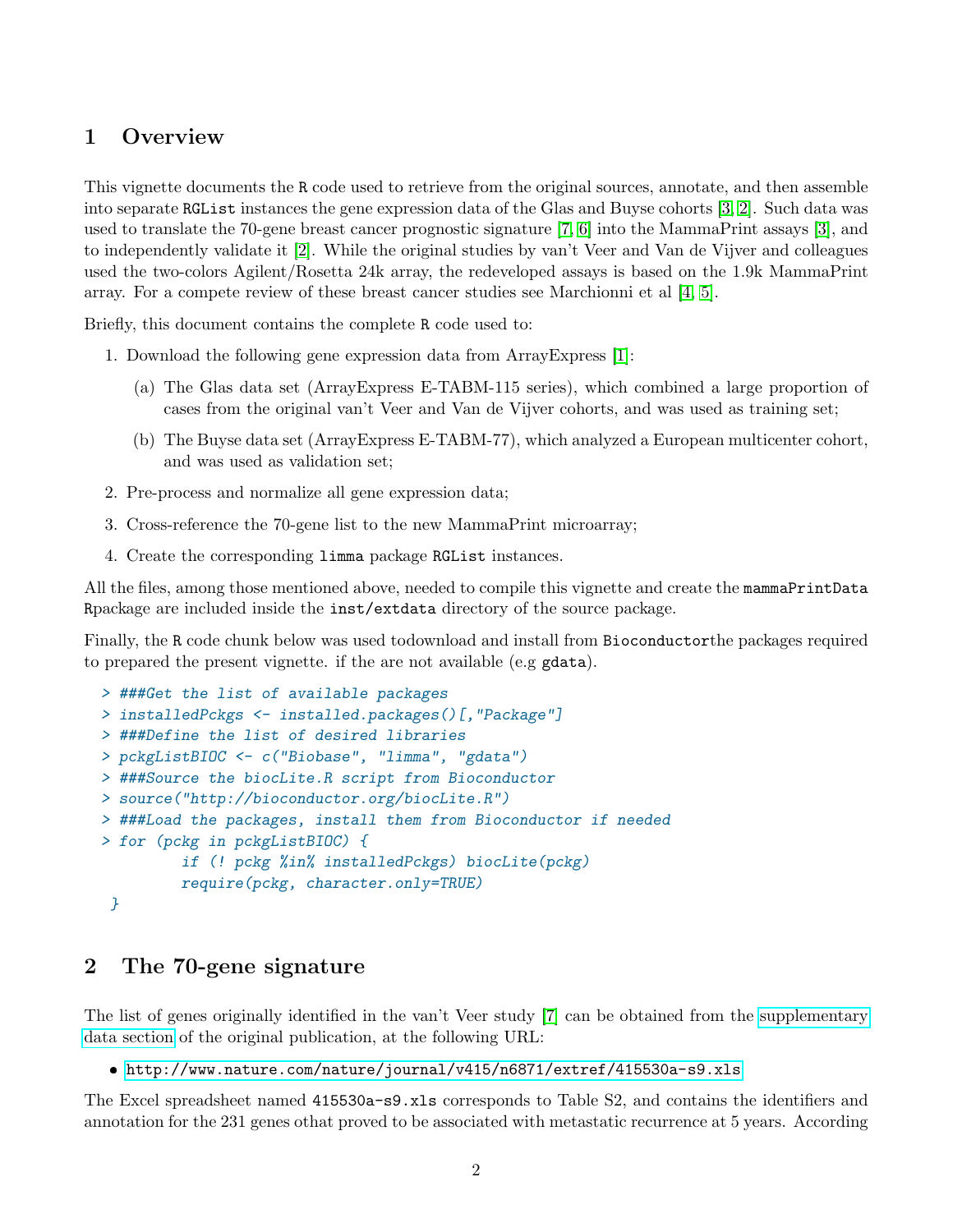to the information contained in the legend for Table S2 [\(see"Supplementary Methods" section\)](http://www.nature.com/nature/journal/v415/n6871/extref/415530a-s7.doc) the optimal set of genes constituting the 70-gene signature can be identified from this table by selecting the top 70 features/reporters with highest absolute correlation coefficients.

Below is shown the code chunk used to download the 415530a-s9.xls Excel file from the Nature website. This file was part of the Supplementary Information section associated with the original van't Veer's et manuscript. The following code chunk was not run to compile this vignette, which was prepared using the local copies of the data stored in the inst/extdata directory.

```
> ###Create a working directory
> dir.create("../extdata/seventyGenes", showWarnings = TRUE, recursive = TRUE)
> ###Define the url for Supplementary data on the Nature Website
> url <- "http://www.nature.com/nature/journal/v415/n6871/extref/415530a-s9.xls"
> ###Dowload the Excel file from Nature
> download.file(url, destfile="../extdata/seventyGenes/415530a-s9.xls",
               quite = FALSE, mode = "w", cacheOK = TRUE)
```
Below is the R code chunk used to directly process the 415530a-s9.xls Excel file and create the corresponding data.frame containing the features annotation.

```
> ###Load the library to process Excell files
> require(gdata)
> ###Read the Excel file with the 70-genes signature information for van't Veer dataset
> myFile <- system.file("extdata/seventyGene", "415530a-s9.xls",
                      package = "mammaPrintData")
> gns231 <- read.xls(myFile, skip=0, header=TRUE, stringsAsFactors=FALSE)
> ###Remove special characters in the colums header
> ###These are due to white spaces present in the Excel file
> colnames(gns231) \leq gsub("\\.\\.", "", colnames(gns231))
> ###Remove GO annotation
> gns231 <- gns231[, -grep("sp_xref_keyword_list", colnames(gns231))]
> ###Check the structure of the data.frame
> str(gns231)
'data.frame': 231 obs. of 4 variables:
 $ accession : chr "NM_003748" "NM_003862" "Contig32125_RC" "U82987" ...
 $ correlation: num 0.421 0.411 0.409 0.407 0.402 ...
 $ gene.name : chr "ALDH4" "FGF18" "" "BBC3" ...
 $ description: chr "aldehyde dehydrogenase 4 (glutamate gamma-semialdehyde dehydrogenase; pyri
```
Below is the R code chunk used to generate a list of identifiers corresponding to the 70-gene and the 231-gene lists.

```
> ###Reorder the genes in decreasing order by absolute correlation
> gns231 <- gns231[order(abs(gns231$correlation), decreasing=TRUE),]
> ###Select the feature identifiers corresponding to the top 70 genes
> gns70 <- gns231[1:70,]
> ###Create a list of features and gene symbols for later use
> progSig <- list(gns231acc = unique(gns231$accession), gns231name = unique(gns231$gene.name),
                 gns231any = unique(c(gns231$accession, gns231$gene.name)),
                 gns70acc = unique(gns70$accession), gns70name = unique(gns70$gene.name),
```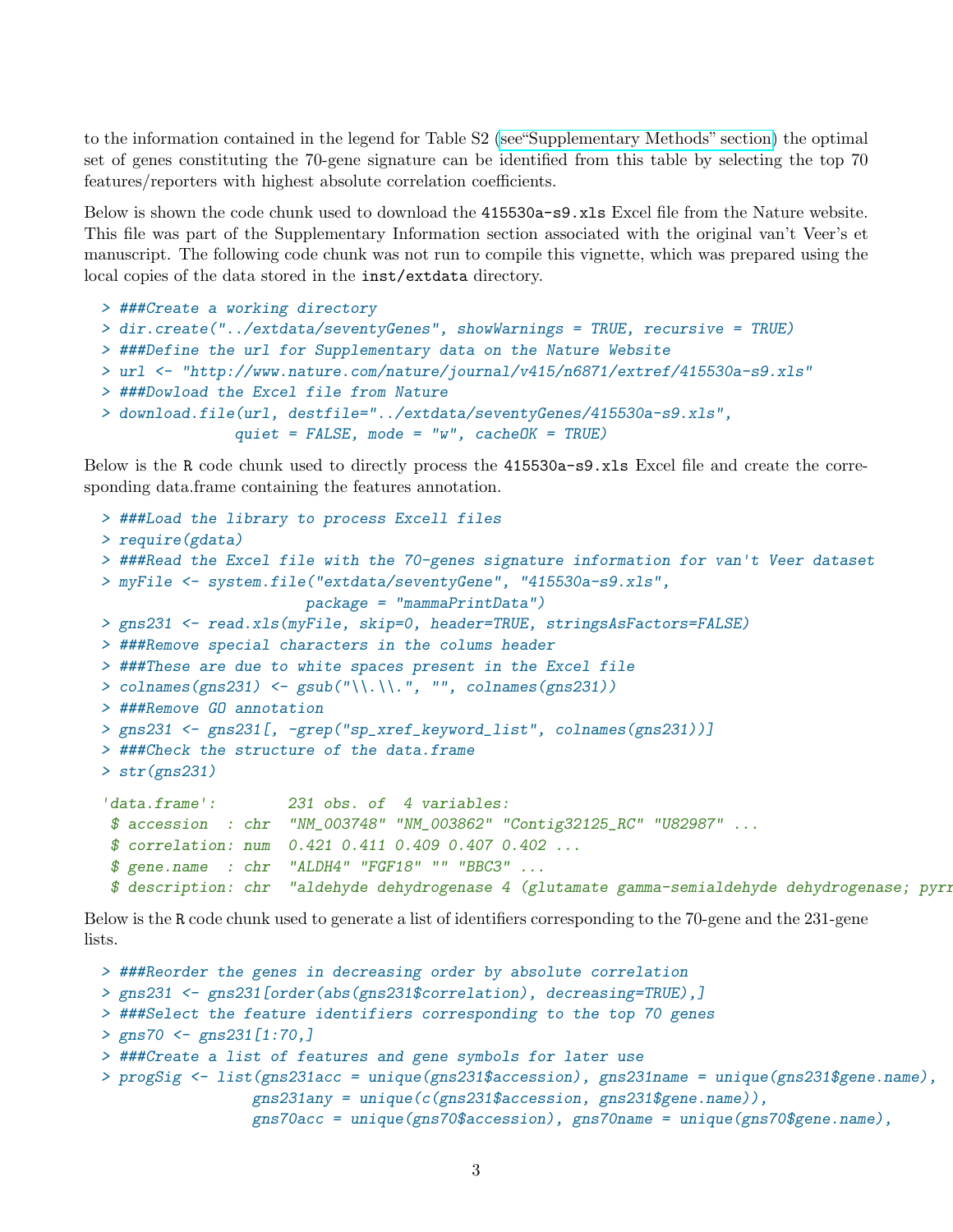```
gns70any = unique(c(gns70$accession, gns70$gene.name)) )
> ###Remove empty elements
> progSig <- lapply(progSig, function(x) x[x!=""])
> ###Create a data.frame of correlations with combined accession
> ###and gene symbols as identifiers
> gns231Cors <- data.frame(stringsAsFactors=FALSE,
                          ID=c(gns231$gene.name[ gns231$gene.name %in% progSig$gns231any ],
                          gns231$accession),
                          gns231Cors=c(gns231$correlation[ gns231$gene.name %in% progSig$gns231a
                          gns231$correlation) )
> ####Keep unique only
> progSig$gns231Cors <- gns231Cors[!duplicated(gns231Cors$ID), ]
> progSig$gns231Cors <- gns231Cors[gns231Cors$ID != "", ]
> ###Check the structure of the list just created
> str(progSig)
List of 7
 $ gns231acc : chr [1:231] "AL080059" "Contig63649_RC" "Contig46218_RC" "NM_016359" ...
 $ gns231name: chr [1:161] "LOC51203" "ALDH4" "FGF18" "BBC3" ...
 $ gns231any : chr [1:392] "AL080059" "Contig63649_RC" "Contig46218_RC" "NM_016359" ...
 $ gns70acc : chr [1:70] "AL080059" "Contig63649_RC" "Contig46218_RC" "NM_016359" ...
 $ gns70name : chr [1:50] "LOC51203" "ALDH4" "FGF18" "BBC3" ...
 $ gns70any : chr [1:120] "AL080059" "Contig63649_RC" "Contig46218_RC" "NM_016359" ...
 $ gns231Cors:'data.frame': 394 obs. of 2 variables:
  ..$ ID : chr [1:394] "LOC51203" "ALDH4" "FGF18" "BBC3" ...
  ..$ gns231Cors: num [1:394] -0.425 0.421 0.411 0.407 0.402 ...
```
# <span id="page-3-0"></span>3 Glas and Buyse cohorts: RGList preparation

The original data sets used to redevelop [\[3\]](#page-30-1) and validate [\[2\]](#page-30-2) the MammaPrint assays can be obtained from the ArrayEpress database [\[1\]](#page-30-7):

- <http://www.ebi.ac.uk/arrayexpress/experiments/E-TABM-77>
- <http://www.ebi.ac.uk/arrayexpress/experiments/E-TABM-115>

These gene expression series account for clinical information, microarray feature annotation, and complete unprocessed raw gene expression data. In both studies a two-color design with dye-swap replication was applied, therefore two distinct RGList objects were prepared for each data set, and included in the mammaPrintData R-Bioconductor package, as detailed below. The pre-processed, normalized, and summarized values used by the authors in their original analyses were not included in the submission to ArrayExpress, hence data pre-processing and normalization of the RGList contained in this package is required prior any analysis.

### <span id="page-3-1"></span>3.1 Glas cohort - ArrayExpress E-TABM-115 Series

The Glas data set combines a large proportion of cases from the original van't Veer and Van de Vijver cohorts, and was used for the implementation of the original 70-gene signature into the MammaPrint assay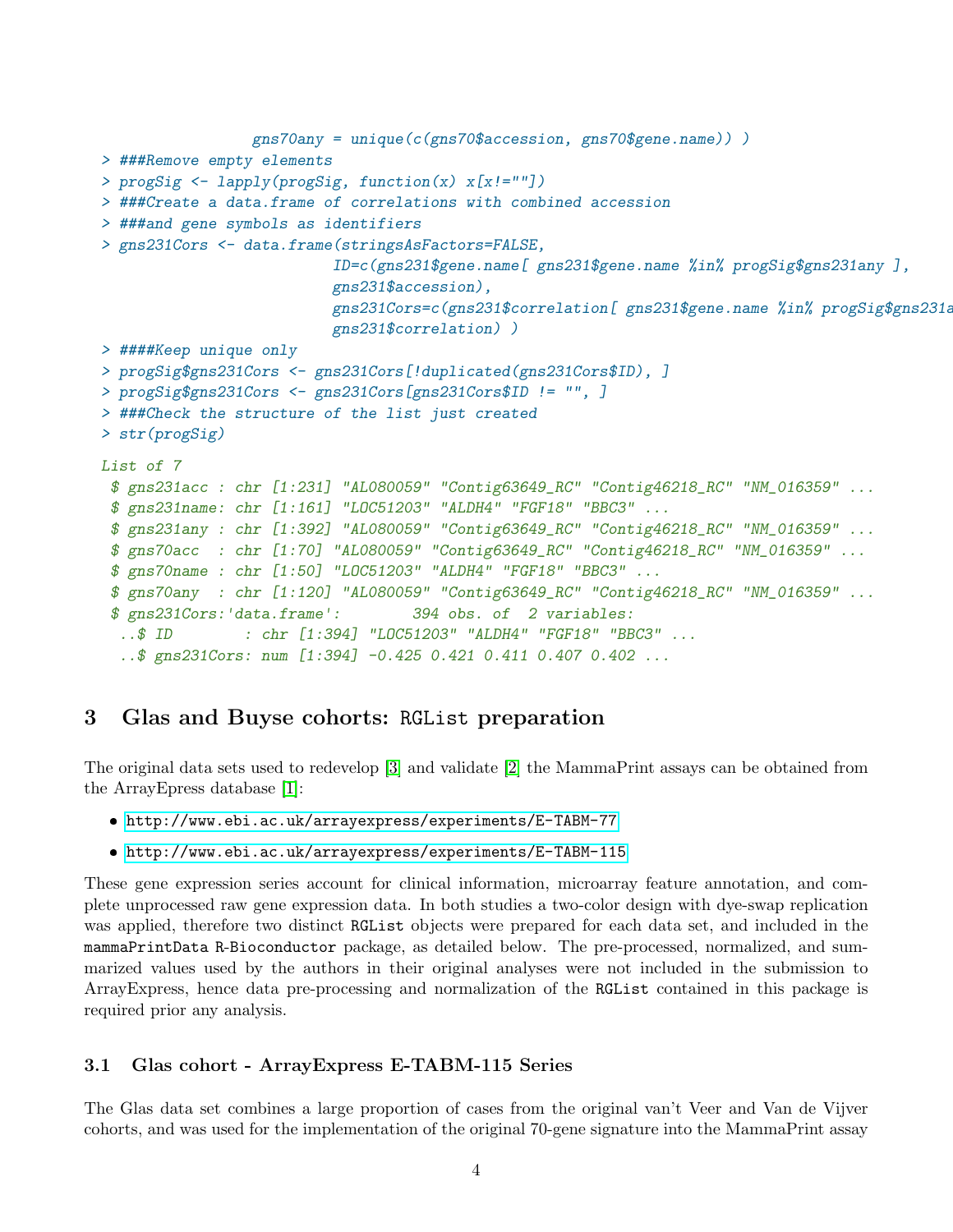[\[3\]](#page-30-1).

The following chunk of R code was used to download the all the files of the ArrayExpress the E-TABM-115 series. The files needed to compile this vignette and create the mammaPrintData Rpackage are included inside the inst/extdata directory.

```
> ###Load the ArrayExpress library
> require(ArrayExpress)
> ###Create a working directory
> dir.create("../extdata/ETABM115", showWarnings = FALSE)
> ###Obtain the data package E-TABM-115 from ArrayExpress
> etabm115 <- getAE("E-TABM-115", type = "full", path="../extdata/ETABM115", extract=FALSE)
> ###Save
> save(etabm115, file="../extdata/ETABM115/etabm115.rda")
```
Below is the R code chunk used to process the phenotypic information retrieved form ArrayExpress and associated with the E-TABM-115 series on Oct 18, 2014

```
> ###Load the Biobase library
> require(Biobase)
> ###List the files obtained from ArrayExpress
> etabm155filesLoc <- system.file("extdata/ETABM115", package = "mammaPrintData")
> dir(etabm155filesLoc)
[1] "A-MEXP-318.adf.txt" "E-TABM-115.raw.1.zip" "E-TABM-115.sdrf.txt"
> ###Read the phenotypic information from "E-TABM-115.sdrf.txt"
> targets <- read.table(dir(etabm155filesLoc, full.names=TRUE, pattern="E-TABM-115.sdrf.txt"),
                   comment.char="", sep="\t", header=TRUE, stringsAsFactors=FALSE)
> ###Check and process the phenotypic information: keep non-redundant information
> targets <- targets[, apply(targets, 2, function(x) length(unique(x)) != 1 )]
> ###Reorder by file name
> targets <- targets[order(targets$Array.Data.File, decreasing=TRUE),]
> ###Remove points in colnames
> colnames(targets) <- gsub("\\.$","",gsub("\\.\\.",".",colnames(targets)))
> ###Show the available phenotypic iformation
> str(targets)
'data.frame': 324 obs. of 16 variables:
$ Source.Name : chr "MRP" "9671397" "MRP" "9
$ Characteristics.EventDistantMetastases : int NA 1 NA 0 NA 0 NA NA 0 0
$ Characteristics.EventDeath $ : int NA 1 NA 0 NA 0 NA NA 0 (
$ Characteristics.PeriodTillDevelopmentOfDistantMetastases.years: num NA 4.77 NA NaN NA NaN NA
$ Characteristics.OverallSurvival : chr " " "8.77 years" " " "17.15 years" ...
$ Sample.Name : chr "MRP" "9671397" "MRP" "9671397" "MRP" "9671397" "MRP" "9671397" "MRP" "9531367" "MRP" "967
$ Extract.Name : chr "MRP_e1" "9671397_e1" "N
$ Labeled.Extract.Name : chr "MRP_e1_11" "9671397_e1_
$ Label $ Label $ Cy3'' Cy5'' Cy5'' Cy5'' Cy5'' Cy5''$ Hybridization.Name : chr "agendia.com; ebi.co.uk:Tab2MAGE:E-TABM-115.1831.Hybridization" "agendia.com; ebi.co.uk:Tab2MAGE:E-TABM-115.1826.Hybridization" "agendia.com; ebi.co.uk:Tab2MAGE:E-TABM-115.1821.Hybridization" "agendia.com; ebi.co.uk:Tab2MAGE:E-TABM-115.1815.Hybridization" ...
$ Factor.Value.overall_survival : chr "reference pool" "8.77 years" ...
$ Factor.Value.Event_Death : chr "reference pool" "1" "re
```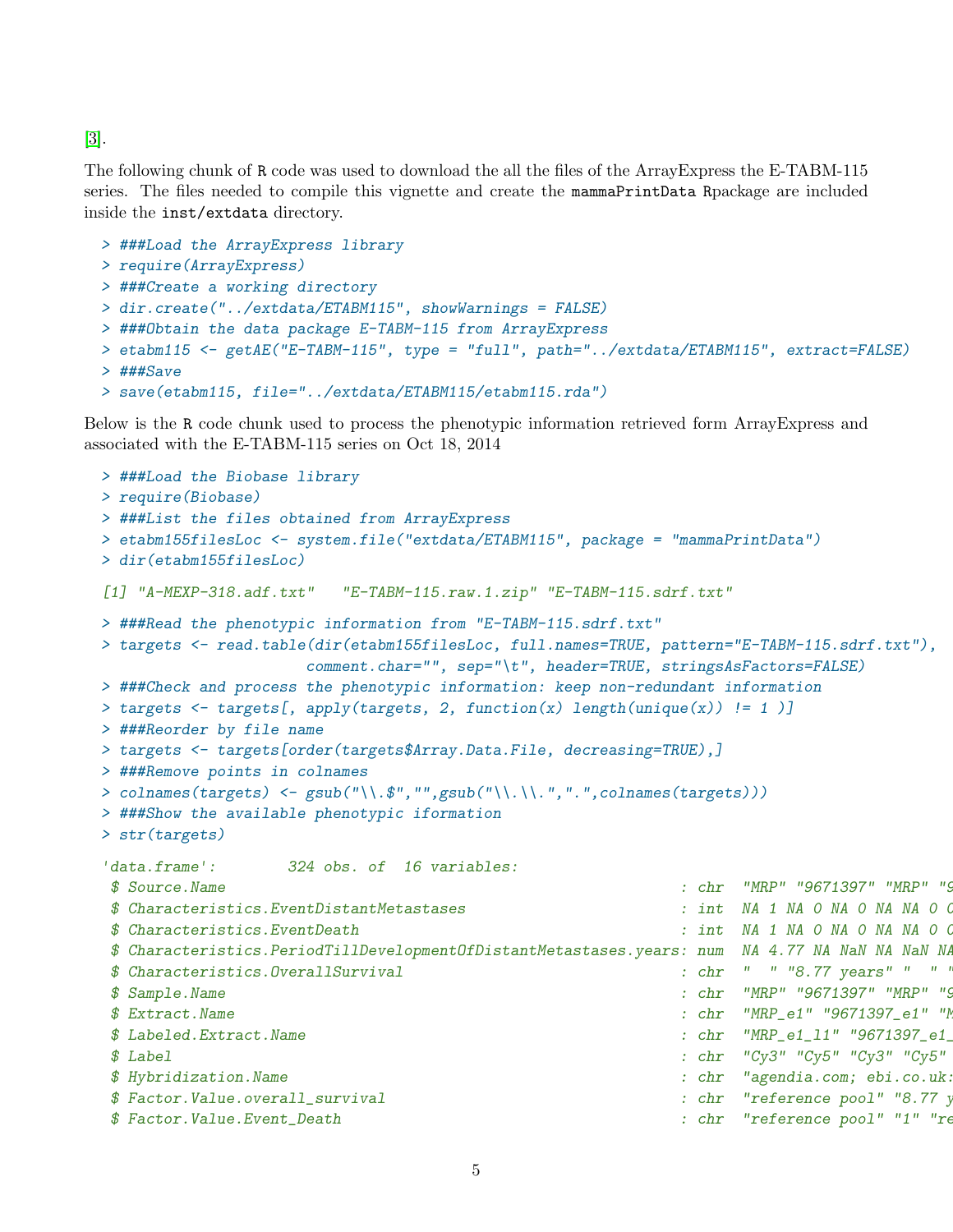```
$ Factor.Value.Event_distant_metastases : chr "reference pool" "1" "re
$ Factor.Value.Time_to_development_of_distant_metastases : chr "reference pool" "4.77 y
$ Scan.Name : chr "US22502555_967_2_397" "US22502555_967_1_397" "US22502555_953_2_366" "US22502555_953_1_366" ...
$ Array.Data.File : chr "US22502555_967_2_397.txt" "US22502555_457_2_366.txt" "US22502555_457_txt" ...
```
The Glas cohort accounts for 162 unique cases, which were analyzed using a dye-swap two-colors design, comparing each sample against the same reference RNA. According to ArrayEspress instruction for SDRF files (available at [http://tab2mage.sourceforge.net/docs/magetab\\_docs.html](http://tab2mage.sourceforge.net/docs/magetab_docs.html)), a complete SDRF annotation file consists of a table in which each hybridization channel is represented by an individual row. Therefore the complete SDRF annotation files for all hybridizations of the Glas cohort should for 648 total rows: 162 samples for 2 channels (cy5 and Cy3) for 2 replicated hybridizations (dye-swap). As shown below, the E-TABM-115.sdrf.txt file currently available from ArrayExpress (Oct 18, 2014) is incomplete, since it contains only 324 rows. An inspection of the information contained in the downloaded SDRF file reveales that it contains a row for each hybridization  $(n=324)$ , rather than a row for each channel  $(n=648)$ .

```
> ###Check targets data.frame dimentions
> dim(targets)
[1] 324 16
> ###Count the unique file names
> length(unique(targets$Array.Data.File))
[1] 324
> ###Count the number of rows associated with each channel
> table(CHANNEL=targets$Label)
CHANNEL
Cy3 Cy5
162 162
> ###Count the number of rows for the reference RNA (named "MRP") in each channel
> table(CHANNEL=targets$Label, REFERENCE=targets$Sample.Name == "MRP")
       REFERENCE
CHANNEL FALSE TRUE
    Cy3 0 162
    Cy5 162 0
> ###Count the number of distinct RNA analyzed (excluding the refernce RNA)
> sum(REFERENCE=targets$Sample.Name!="MRP")
[1] 162
> ###Count the number of metastatic events
> table(METASTASES=targets$Characteristics.EventDistantMetastases)
METASTASES
  0 1
106 56
> ###Count the number of rown for which metastatic events is missing
> table(MISSING=is.na(targets$Characteristics.EventDistantMetastases))
```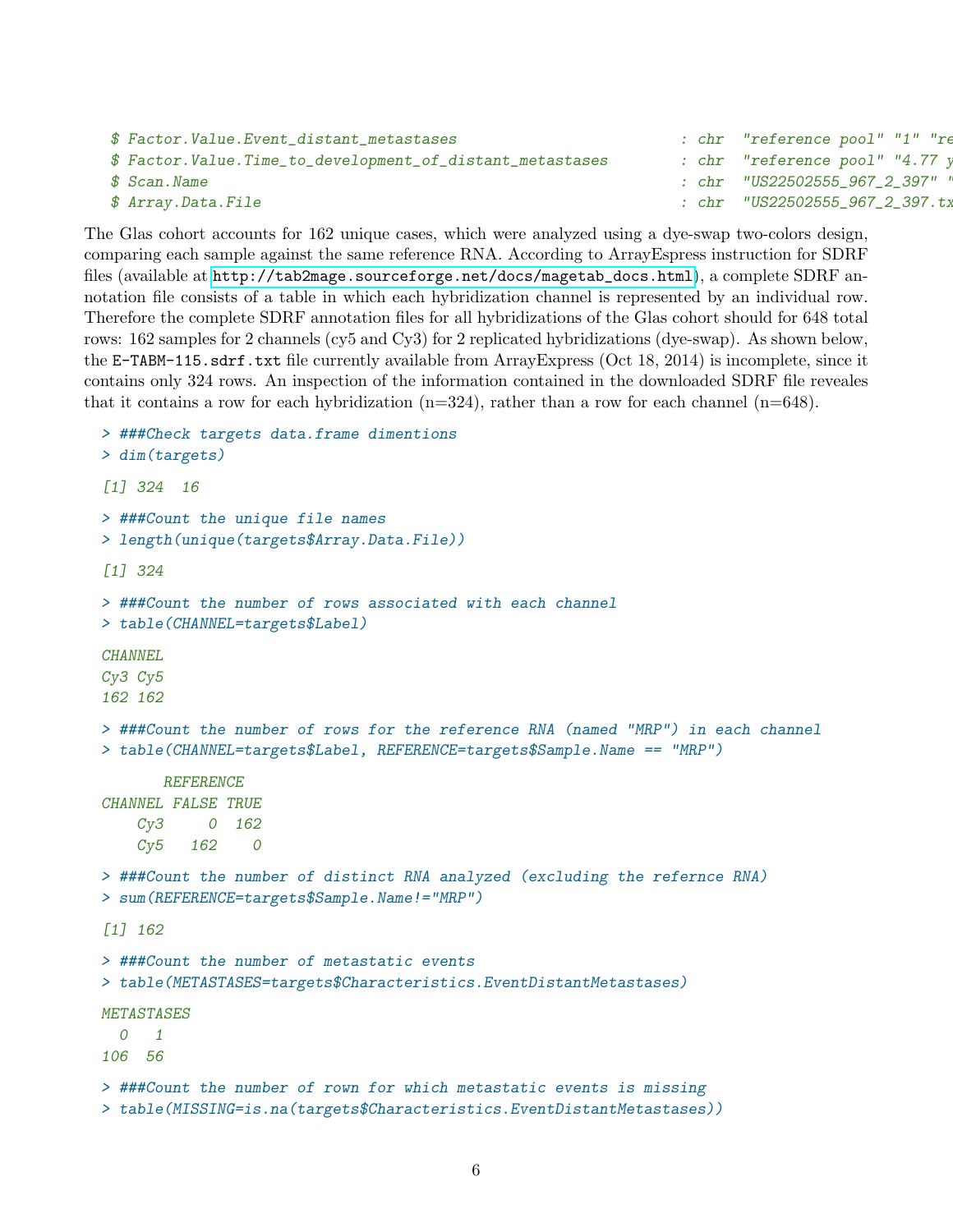```
MISSING
FALSE TRUE
  162 162
> ###Check if missing clinical information is exactly associated with
> ###hybridizations where the "MRP" reference RNA was used in the Cy5 channel
> table(MISSING=is.na(targets$Characteristics.EventDistantMetastases),
      REFERENCE=targets$Sample.Name!="MRP")
      REFERENCE
MISSING FALSE TRUE
 FALSE 0 162
  TRUE 162 0
```
Therefore the following conclusions can be drawn from the evaluation of the information contained in E-TABM-115.sdrf.txt file shown above:

- All hybridizations that were performed have a corresponding row in the SDRF table;
- Half of the rows of the SDRF table, for which the RNA samples described were associated with the Cy5 channel, contain a complete set of clinical information;
- The other half of the rows, for which the RNA samples described were associated with the Cy3 channel, report the information for the reference RNA, and the clinical information is missing;
- Nevertheless, given the dye swap design of the experiment, the SDRF table contains the complete clinical information associated with all the 162 breast cancer patients analyzed in the Glas study;
- It is possible to use the clinical information provided only with one set of dye-swap hybridizations, since for the other set ony the "MRP" reference RNA information was provided.

In conclusion, the complete data set can be analyzed only knowing which hybridizations constitute a dyeswap pair. This information can be obtained upon request from Dr. Glas, the corrisponding author of the of the original study.

Below is the R code chunk used to create the RGList objects using the raw gene expression data contained in the compressed archive E-TABM-115.raw.1.zip downloaded from ArrayExpress.

```
> ###Create a target directory where the raw data files wil be extracted from the archive
```

```
> myTmpDirEtabm115 <- paste(etabm155filesLoc, "/tmp", sep="")
```

```
> dir.create(myTmpDirEtabm115)
```

```
> ###Extract the files in the temporary directory
```

```
> unzip(dir(etabm155filesLoc, full.names=TRUE, pattern="E-TABM-115.raw.1.zip"),
       exdir = myTmpDirEtabm115
```

```
> ###Check whether all files extracted correspond to the targets$Array.Data.File
```

```
> all(targets$Array.Data.File %in% dir(myTmpDirEtabm115))
```
[1] TRUE

```
> ###Load the required library
```

```
> require(limma)
```

```
> ###Define the columns which will be read from the raw files selection
```

```
> colsList <- list(Rf="Feature Extraction Software:rMedianSignal",
```

```
Rb="Feature Extraction Software:rBGMedianSignal",
```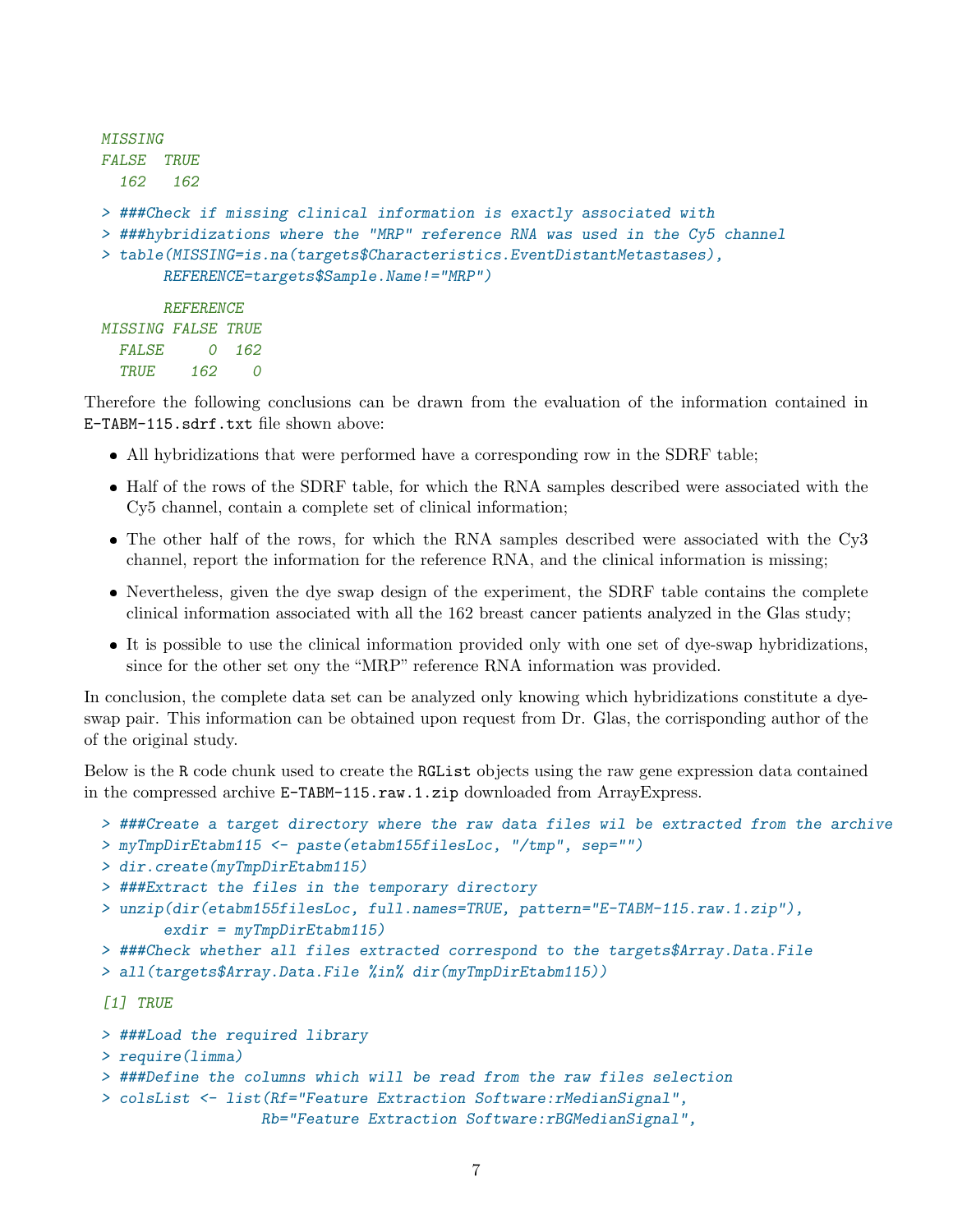```
Gf="Feature Extraction Software:gMedianSignal",
                  Gb="Feature Extraction Software:gBGMedianSignal",
                  logRatio="Feature Extraction Software:LogRatio",
                  logRatioError="Feature Extraction Software:LogRatioError")
> ###Subset the targets data.frame for the hybridization in which the Reference RNA was labeled
> targetsCy3info <- targets[ targets$Source.Name == "MRP" & targets$Label == "Cy3", ]
> dim(targetsCy3info)
[1] 162 16
> ###Subset the targets data.frame for the hybridization in which the Reference RNA was labeled
> targetsCy5info \leq targets[ targets$Source.Name != "MRP" & targets$Label == "Cy5", ]
> dim(targetsCy5info)
[1] 162 16
> ###The two sets of hybridizations above should be mutually exclusive
> all(targetsCy3info$Array.Data.File != targetsCy5info$Array.Data.File)
[1] TRUE
> ###Create an "RGList" using specific columns for the first set of swapped hybridizations:
> RGcy3 <- read.maimages(targetsCy3info$Array.Data.File, source="generic",
                        columns=colsList, annotation="Reporter identifier",
                        path=myTmpDirEtabm115, verbose=FALSE)
> ###Add targets information
> RGcy3$targets <- targetsCy3info
> ###Format Reporter identifiers
> RGcy3$genes$ID <- gsub(".+A-MEXP-318\\.", "", RGcy3$genes[, "Reporter identifier"])
> ###Check dimensions
> dim(RGcy3)
[1] 1900 162
> ###Create an "RGList" using specific columns for the second set of swapped hybridizations:
> RGcy5 <- read.maimages(targetsCy5info$Array.Data.File, source="generic",
                        columns=colsList, annotation="Reporter identifier",
                        path=myTmpDirEtabm115, verbose=FALSE)
> ###Add targets information
> RGcy5$targets <- targetsCy5info
> ###Format Reporter identifiers
> RGcy5$genes$ID <- gsub(".+A-MEXP-318\\.", "", RGcy5$genes[, "Reporter identifier"])
> ###Check dimensions
> dim(RGcy5)
[1] 1900 162
```
Below is the R code chunk used to check whether all data read is of the correct mode (i.e. numeric values are of mode "numeric", and so on).

```
> ###Check mode of read data for first set of hybridizations
> sapply(RGcy3, mode)
```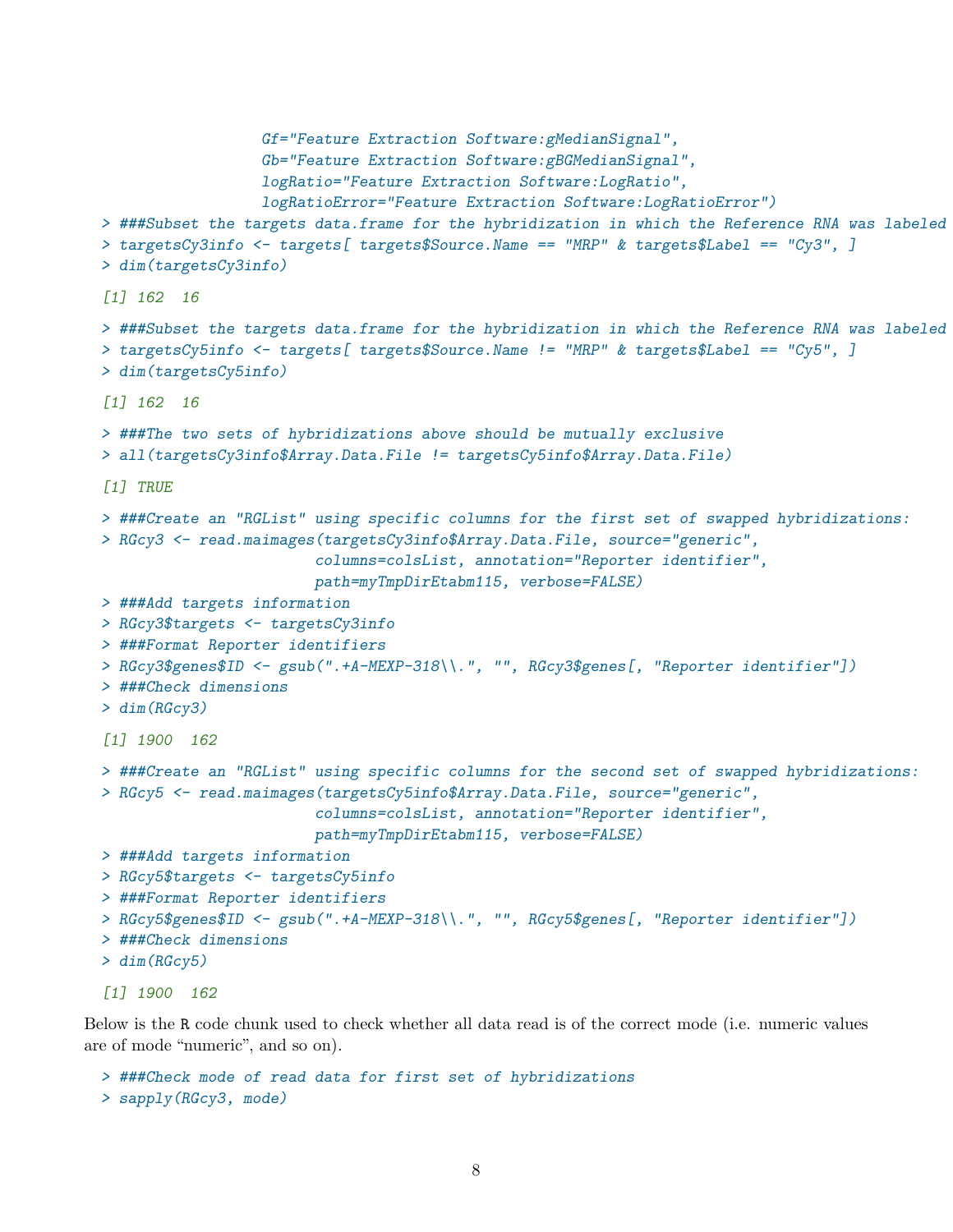| R                                                          | Rb                                                        | G         | Gb                                                            | logRatio              |
|------------------------------------------------------------|-----------------------------------------------------------|-----------|---------------------------------------------------------------|-----------------------|
| "numeric"                                                  | "numeric"                                                 | "numeric" |                                                               | "numeric" "character" |
| logRatioError                                              | targets                                                   | genes     | source                                                        |                       |
| "numeric"                                                  | "list"                                                    | "list"    | "character"                                                   |                       |
|                                                            | > ###Since RGc3\$logRatio is character convert to numeric |           |                                                               |                       |
| > RGcy3\$logRatio <- apply(RGcy3\$logRatio, 2, as.numeric) |                                                           |           |                                                               |                       |
|                                                            |                                                           |           | > ###Check mode of read data for second set of hybridizations |                       |

> sapply(RGcy5, mode)

| Кb        | G.,       | Gb              | logRatio    |
|-----------|-----------|-----------------|-------------|
| "numeric" | "numeric" | $"$ numeric $"$ | "character" |
| targets   | genes     | source          |             |
| "list"    | "list"    | "character"     |             |
|           |           |                 |             |

> ###Since RGc3\$logRatio is character convert to numeric > RGcy5\$logRatio <- apply(RGcy5\$logRatio, 2, as.numeric)

Below is the R code chunk used to process the microarray feature annotation for the 1.9k MammaPrint array, as it is provided in the ArrayExpress database (file A-MEXP-318.adf.txt. We will then map the microarray features from thes new array to the 231-gene and the 70-gene prognostic signatures. We will finally add annotation information to the RGList objects created above.

```
> ###Read genes information for MammaPrint array from the A-MEXP-318.adf.txt
> genes <- read.table(dir(etabm155filesLoc, full.names=TRUE, pattern="A-MEXP-318.adf.txt"),
                   skip=21, sep="\t", header=TRUE, stringsAsFactors=FALSE)
> ###Remove special characters like points in the colums header
> colnames(genes) <- gsub("\\.$","",gsub("\\.\\.",".",colnames(genes)))
> ###Use the annotation information previously processed
> str(progSig)
List of 7
$ gns231acc : chr [1:231] "AL080059" "Contig63649_RC" "Contig46218_RC" "NM_016359" ...
$ gns231name: chr [1:161] "LOC51203" "ALDH4" "FGF18" "BBC3" ...
$ gns231any : chr [1:392] "AL080059" "Contig63649_RC" "Contig46218_RC" "NM_016359" ...
$ gns70acc : chr [1:70] "AL080059" "Contig63649_RC" "Contig46218_RC" "NM_016359" ...
$ gns70name : chr [1:50] "LOC51203" "ALDH4" "FGF18" "BBC3" ...
$ gns70any : chr [1:120] "AL080059" "Contig63649_RC" "Contig46218_RC" "NM_016359" ...
$ gns231Cors:'data.frame': 394 obs. of 2 variables:
 ..$ ID : chr [1:394] "LOC51203" "ALDH4" "FGF18" "BBC3" ...
  ..$ gns231Cors: num [1:394] -0.425 0.421 0.411 0.407 0.402 ...
> ###Count the features mapped to the 231-gene prognostic signature by accession number
> apply(genes, 2, function(x, y) { sum(unique(x) %in% y) }, y = progSig$gns231acc)
                 Block.Column Block.Row
                            0 0
                       Column Row
```

| Comment. AEReporterName | Reporter.Name |
|-------------------------|---------------|
| 68.                     |               |
|                         |               |

Reporter.Database.Entry.embl Reporter.Database.Entry.unigene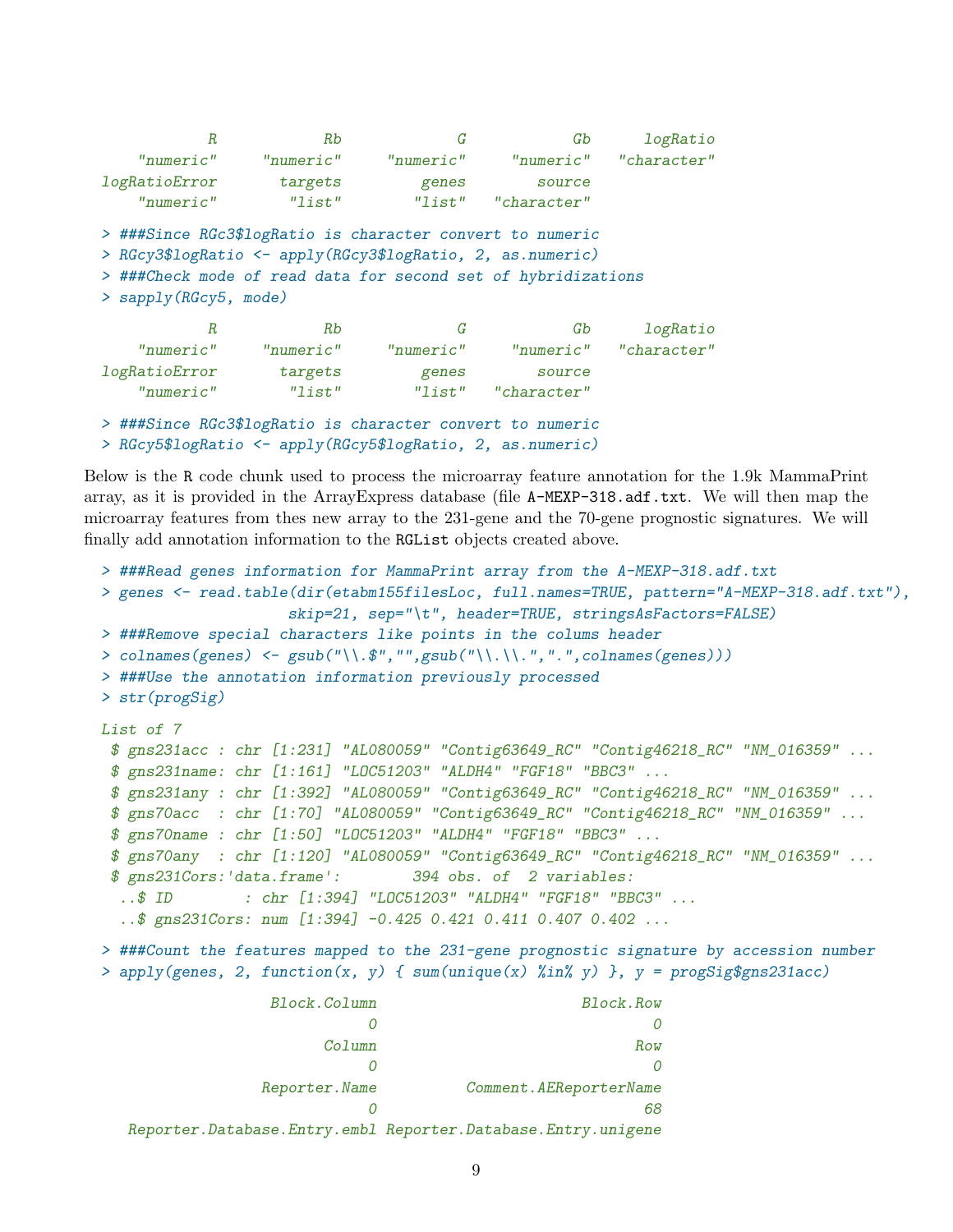7 0 Reporter.Group.role Control.Type 0 0 > ###Count the features mapped to the 231-gene prognostic signature by gene symbol > apply(genes, 2, function(x, y) {  $sum(numique(x) % in''(y) ]$ ,  $y = progSig§ gns231name)$ Block.Column Block.Row 0 0 Column Row 0 0 Reporter.Name Comment.AEReporterName 0 161 Reporter.Database.Entry.embl Reporter.Database.Entry.unigene 0 0 Reporter.Group.role Control.Type 0 0 > ###Count the features mapped to the 231-gene prognostic signature by gene symbol or accession > apply(genes, 2, function(x, y) { sum(unique(x) %in% y) }, y = progSig\$gns231any) Block.Column Block.Row 0 0 Column Row 0 0 Reporter.Name Comment.AEReporterName 0 229 Reporter.Database.Entry.embl Reporter.Database.Entry.unigene 7 0 Reporter.Group.role Control.Type 0 0 > ###Add mapping information for 229 features using both gene symbols and accession numbers > genes\$genes231 <- genes\$Comment.AEReporterName %in% progSig\$gns231any > ###Count the features mapped to the 70-gene prognostic signature by accession number  $>$  apply(genes, 2, function(x, y) { sum(unique(x) %in% y) }, y = progSig\$gns70acc)

| Block.Column         | Block.Row                                                          |
|----------------------|--------------------------------------------------------------------|
|                      |                                                                    |
| Column               | Row                                                                |
|                      |                                                                    |
| Reporter. Name       | Comment. AEReporterName                                            |
|                      | 19                                                                 |
|                      | Reporter. Database. Entry. embl Reporter. Database. Entry. unigene |
|                      |                                                                    |
| Reporter. Group.role | Control.Type                                                       |
|                      |                                                                    |
| genes231             |                                                                    |
|                      |                                                                    |

> ###Count the features mapped to the 70-gene prognostic signature by gene symbol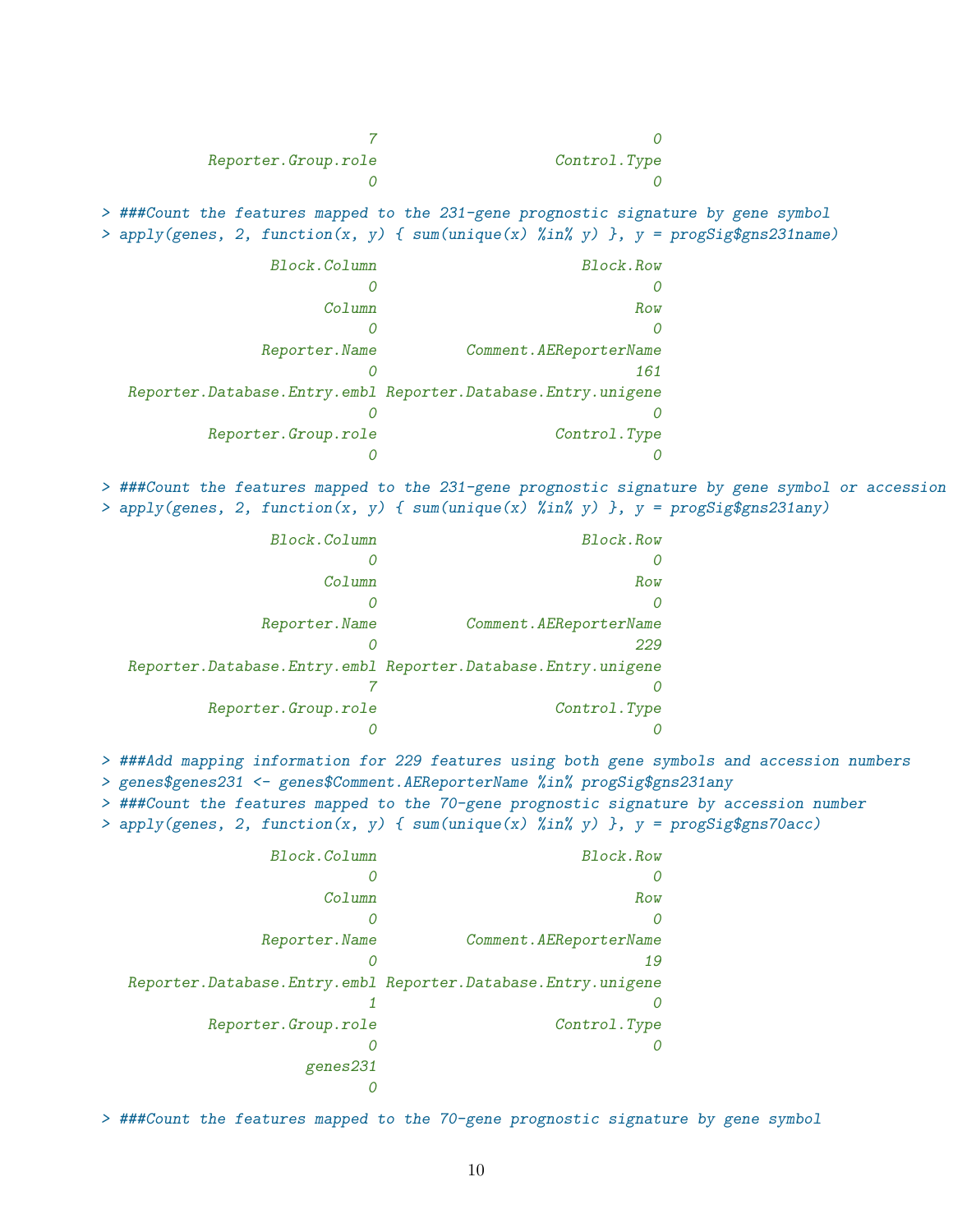> apply(genes, 2, function(x, y) { sum(unique(x) %in% y) }, y = progSig\$gns70name)

| Block.Row                                                          | Block.Column        |
|--------------------------------------------------------------------|---------------------|
|                                                                    |                     |
| Row                                                                | $C$ olumn           |
| $\theta$                                                           |                     |
| Comment. AEReporterName                                            | Reporter. Name      |
| 50                                                                 |                     |
| Reporter. Database. Entry. embl Reporter. Database. Entry. unigene |                     |
|                                                                    |                     |
| Control.Type                                                       | Reporter.Group.role |
|                                                                    |                     |
|                                                                    | genes231            |
|                                                                    |                     |

> ###Count the features mapped to the 70-gene prognostic signature by gene symbol or accession n > apply(genes, 2, function(x, y) { sum(unique(x) %in% y) }, y = progSig\$gns70any)

| Block.Column         | Block.Row                                                          |
|----------------------|--------------------------------------------------------------------|
|                      |                                                                    |
| Column               | Row                                                                |
|                      | 0                                                                  |
| Reporter. Name       | Comment. AEReporterName                                            |
|                      | 69                                                                 |
|                      | Reporter. Database. Entry. embl Reporter. Database. Entry. unigene |
|                      |                                                                    |
| Reporter. Group.role | Control.Type                                                       |
|                      |                                                                    |
| genes231             |                                                                    |
|                      |                                                                    |

> ###Add mapping information for 69 features using both gene symbols and accession numbers > genes\$genes70 <- genes\$Comment.AEReporterName %in% progSig\$gns70any

> ###The resulting gene annotation file

```
> str(genes)
```

| \$ Block.Column<br>: int $1 1 1 1 1 1 1 1 1 1 $<br>: int $1 1 1 1 1 1 1 1 1 1 $<br>: int $1\ 2\ 13\ 20\ 40\ 42\ 48\ 49\ 50\ 1\ \ldots$ |
|----------------------------------------------------------------------------------------------------------------------------------------|
| \$ Block.Row<br>$$$ $Co1$ umn                                                                                                          |
|                                                                                                                                        |
|                                                                                                                                        |
| $$$ Row<br>: int $1 1 1 1 1 1 1 1 1 2 $                                                                                                |
| \$ Reporter. Name                                                                                                                      |
| \$ Comment.AEReporterName : chr "Pro25G" "3xSLv1" "eQC" "eQC"                                                                          |
| $\label{eq:u} u(u-u)u=u(u-u)u\otimes_{\mathbb{R}^n\times\mathbb{R}^n}u.$<br>\$ Reporter.Database.Entry.embl<br>$\therefore$ chr        |
| \$ Reporter. Database. Entry. unigene: chr                                                                                             |
| \$ Reporter.Group.role<br>$: chr$ "Control" "Control" "Control" "Control" $\ldots$                                                     |
| \$ Control.Type<br>: chr "control_biosequence" "control_biosequence" "control_bi                                                       |
| $$$ genes231<br>: logi FALSE FALSE FALSE FALSE FALSE FALSE                                                                             |
| \$ genes70<br>: logi FALSE FALSE FALSE FALSE FALSE FALSE                                                                               |

> ###Add original correlation from the van't Veer study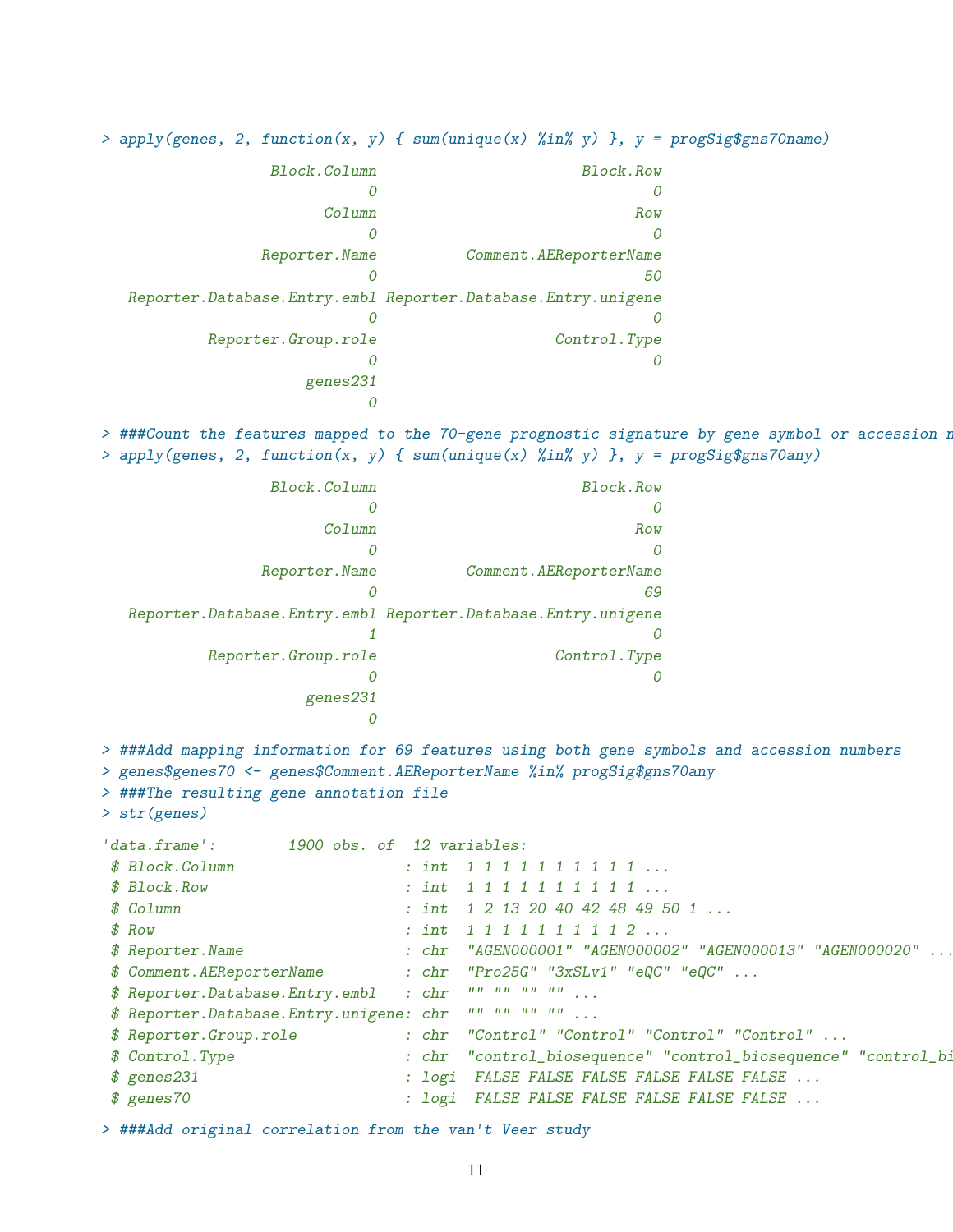```
> gns231Cors <- progSig$gns231Cors
> gns231Cors <- gns231Cors[gns231Cors$ID %in% genes$Comment.AEReporterName,]
> ###Merge and remove duplicates
> genes <- merge(genes, gns231Cors, all.x=TRUE, all.y=FALSE,
             by.x="Comment.AEReporterName", by.y="ID")
> genes <- genes[!duplicated(genes$Reporter.Name),]
> ###Check genes
> str(genes)
'data.frame': 1900 obs. of 13 variables:
$ Comment.AEReporterName : chr "3xSLv1" "3xSLv1" "3xSLv1" "3xSLv1" ...
$ Block.Column : int 1 1 1 1 1 1 1 1 1 1 ...
$ Block.Row : int 1 1 1 1 1 1 1 1 1 1 ...
$ Column : int 2 48 1 2 48 49 50 1 4 7 ...
$ Row : int 1 1 2 2 2 2 2 9 9 9 ...
$ Reporter.Name : chr "AGEN000002" "AGEN000048" "AGEN000051" "AGEN000052" ...
$ Reporter.Database.Entry.embl : chr "" "" "" "" ...
$ Reporter.Database.Entry.unigene: chr "" "" "" "" ...
$ Reporter.Group.role : chr "Control" "Control" "Control" "Control" ...
$ Control.Type : chr "control_biosequence" "control_biosequence" "control_biosequence" "control_biosequence" ...
$ genes231 : logi FALSE FALSE FALSE FALSE FALSE FALSE ...
$ genes70 : logi FALSE FALSE FALSE FALSE FALSE FALSE ...
$ gns231Cors : num NA NA NA NA NA NA NA NA NA NA ...
```
Below is the R code chunk used to add the feature annotation the RGList objects containing the expression data (first set of hybridizations).

```
> ###Compare genes between platform and RGList instances: first set of hybridizations
> if (nrow(genes)==nrow(RGcy3)) {
         ##Compare the identifiers' order
         if ( !all(genes$Reporter.Name == RGcy3$genes$ID) ) {
                 ##Reorder if needed
                 RGcy3 <- RGcy3[order(RGcy3$genes$ID),]
                 genes <- genes[order(genes$Reporter.Name),]
                 ##Check for order AGAIN
                 if ( all(genes$Reporter.Name == RGcy3$genes$ID) ) {
                         ##Substitute genes or stop
                         RGcy3$genes <- genes
                 } else {
                         stop("Wrong gene order, check objects")
                 }
         } else {
                 print("Updating gene annotation")
                 RGcy3$genes <- genes
         }
 } else {
         stop("Wrong number of features, check objects")
}
> ###Rename the object
```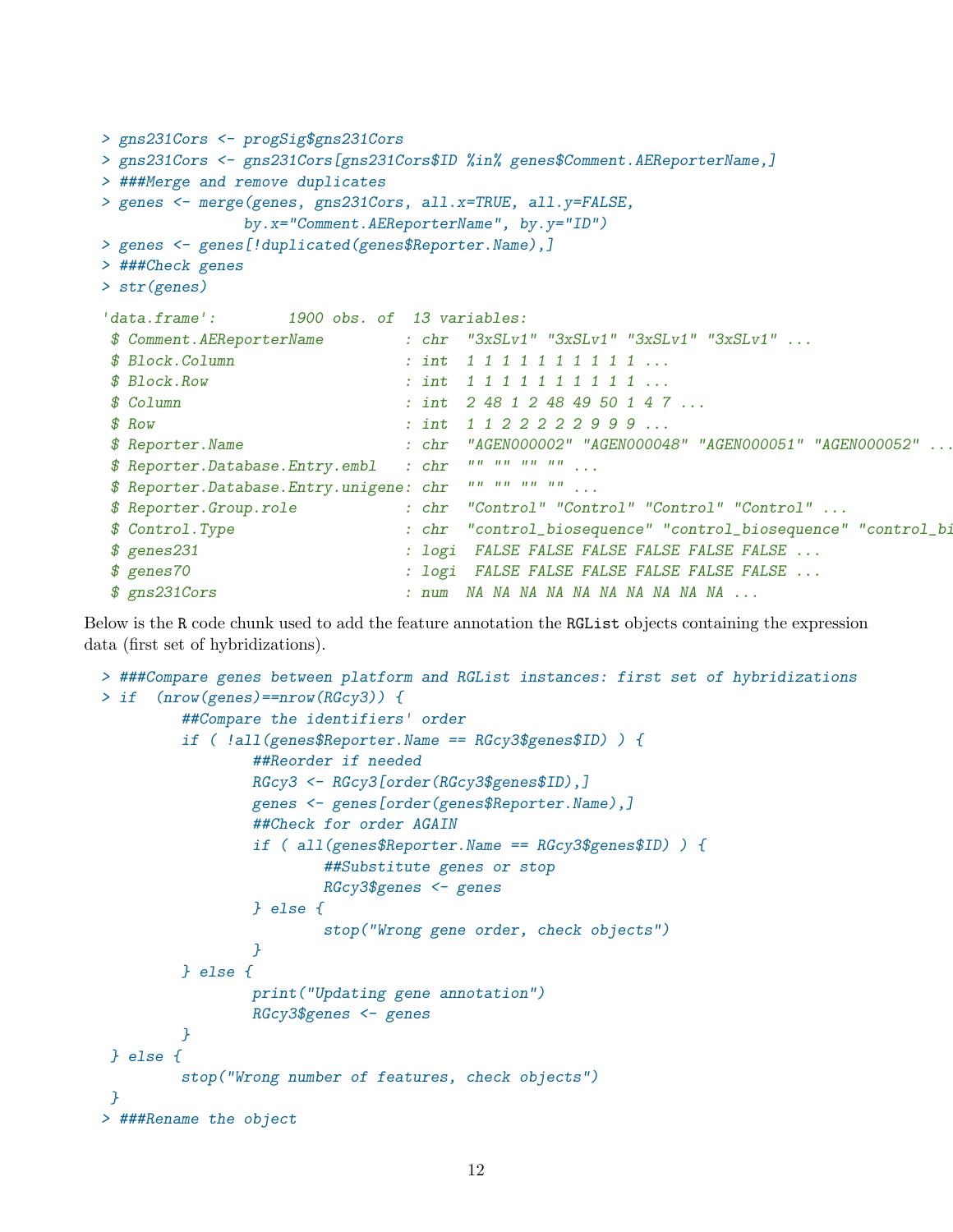#### > glasRGcy3 <- RGcy3

Below is the R code chunk used to add the feature annotation the RGList objects containing the expression data (second set of hybridizations).

```
> ###Compare genes between paltform and RGList instances: second set of hybridizations
> if (nrow(genes)==nrow(RGcy5)) {
         ##Compare the identifiers' order
         if ( !all(genes$Reporter.Name == RGcy5$genes$ID) ) {
                 ##Reorder if needed
                 RGcy5 <- RGcy5[order(RGcy5$genes$ID),]
                 genes <- genes[order(genes$Reporter.Name),]
                 ##Check for order AGAIN
                 if ( all(genes$Reporter.Name == RGcy5$genes$ID) ) {
                         ##Substitute genes or stop
                         RGcy5$genes <- genes
                 } else {
                         stop("Wrong gene order, check objects")
                 }
         } else {
                 print("Updating gene annotation")
                 RGcy5$genes <- genes
         }
} else {
         stop("Wrong number of features, check objects")
}
> ###Rename the object
> glasRGcy5 \leq RGcy5
```
### <span id="page-12-0"></span>3.2 Buyse cohort - ArrayExpress E-TABM-77 Series

The Buyse data set (ArrayExpress E-TABM-77) accounts for the large European multicenter breast cancer cohort that was used to validate the MammaPrint assay [\[2\]](#page-30-2).

The following chunk of R code was used to download the all the files of the ArrayExpress the E-TABM-77 series. The files needed to compile this vignette and create the mammaPrintData Rpackage are included inside the inst/extdata directory.

```
> ###Create a working directory
> dir.create("../extdata/ETABM77", showWarnings = FALSE)
> ###################################################
> ###Obtain the data package E-TABM-115 from ArrayExpress
> etabm77 <- getAE("E-TABM-77", type = "full", path="../extdata/ETABM77", extract=FALSE)
> ###################################################
> ###Save
> save(etabm77,file="../extdata/ETABM77/etabm77.rda")
```
Below is the R code chunk used to process the phenotypic information retrieved form ArrayExpress and associated with the E-TABM-77 series on Oct 18, 2014.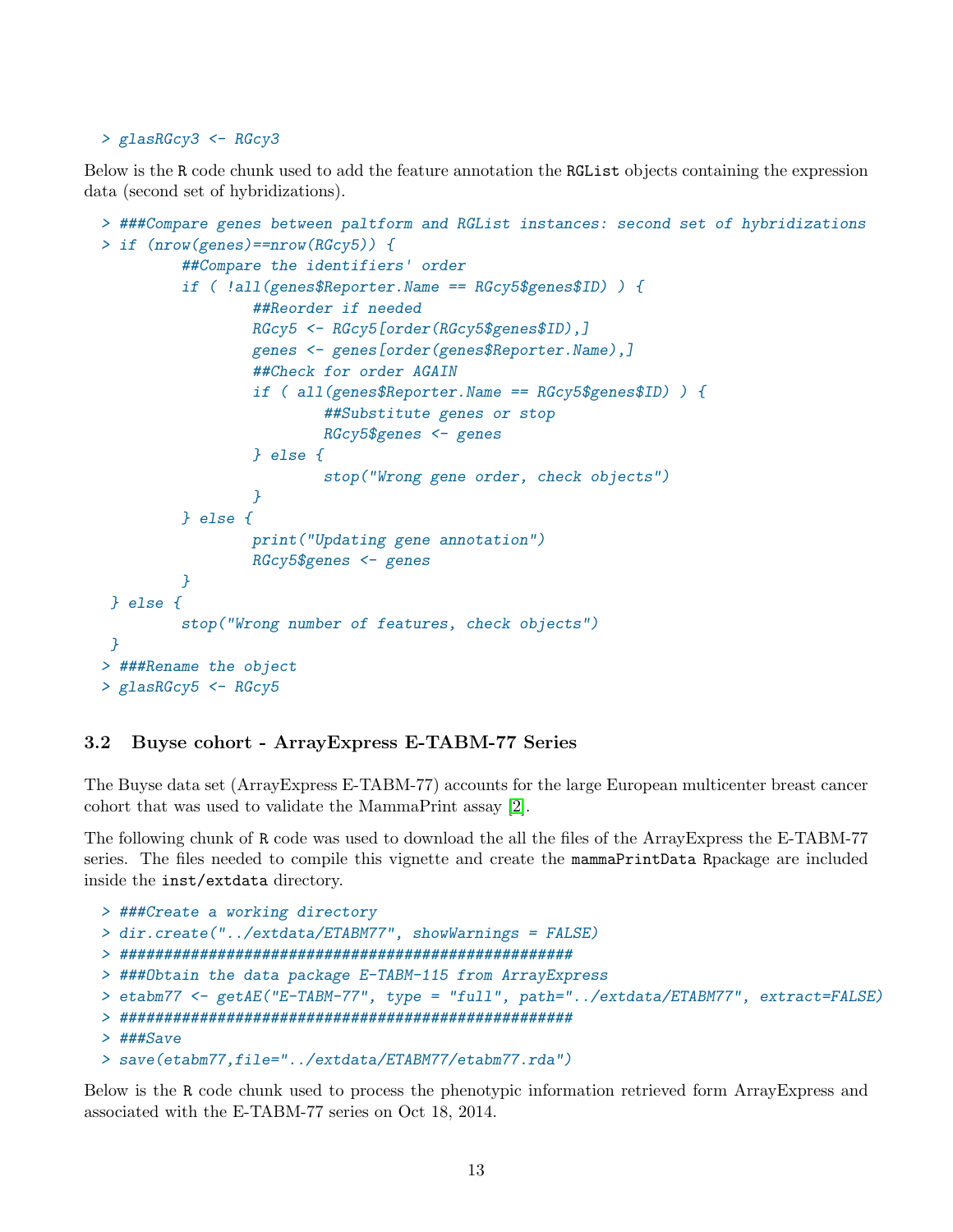```
> ###List the files obtained from ArrayExpress
> etabm77filesLoc <- system.file("extdata/ETABM77", package = "mammaPrintData")
> dir(etabm77filesLoc)
[1] "A-MEXP-318.adf.txt" "E-TABM-77.raw.1.zip" "E-TABM-77.sdrf.txt"
> ###Read the phenotypic information from "E-TABM-77.sdrf.txt"
> targets <- read.table(dir(etabm77filesLoc, full.names=TRUE, pattern="E-TABM-77.sdrf.txt"),
                             comment.char="", sep="\t", header=TRUE, stringsAsFactors=FALSE)
> ###Check and process the phenotypic information: keep non-redundant information
> targets <- targets[, apply(targets, 2, function(x) length(unique(x)) != 1 )]
> ###Reorder by file name
> targets <- targets[order(targets$Array.Data.File, decreasing=TRUE),]
> ###Remove points in colnames
> colnames(targets) <- gsub("\\.$","",gsub("\\.\\.",".",colnames(targets)))
> ###Show the available phenotypic iformation
> str(targets)
'data.frame': 1228 obs. of 30 variables:
 $ Source.Name : chr "MRP" "513" "513" "MRP" ...
 $ Characteristics.Age \cdot chr " "47 years at diagnosis" "47 years
 $ Characteristics.RiskStatus : chr " " "MammaPrint result:high risk" "Mam
 $ Characteristics.TumorSize : chr " " "38 mm diameter" "38 mm diameter" " " ...
 $ Characteristics.TumorGrading : chr " " "2" "2" " " ...
 $ Characteristics.BioSourceProvider : chr "Agendia" "JRH" "JRH" "Agendia" ...
 $ Characteristics. Survival Probability : chr " " " 64.5%" "64.5%" " " ...
 $ Characteristics.Disease.Free.Survival : chr " " "3.1 years" "3.1 years" " " ...
 $ Characteristics.TestResult : chr " " "Estrogen Receptor Negative" "Estrogen Receptor Negative" " " ...
 $ Characteristics.DistantMetastasis.Free.Survival: chr " " "5.3 years plus" "5.3 years plus"
 $ Characteristics.SurvivalTime : chr " " "5.3 years" "5.3 years" " " ...
 $ Characteristics.RiskStatus.1 : chr " " "Adjuvant online:high clinical ris
 $ Characteristics.RiskStatus.2 : chr " " "NPI:high clinical risk" "NPI:high clinical risk" " " ...
 $ Characteristics.RiskStatus.3 : chr " " "St Gallen category:high clinical risk" "St Gallen category:high clinical risk" " " ...
 $ Protocol.REF : chr "P-TABM-213" " " " " "P-TABM-213" ...
 $ Sample.Name : chr "MRP" "4000702" "4000702" "MRP" ...
 $ Extract.Name : chr "MRP_e1" "4000702_e1" "4000702_e1" "MRP_
 $ Labeled.Extract.Name : chr "MRP_e1_11Cy5" "4000702_e1_11Cy3" "4000
 $ Label $ \therefore \therefore \therefore \therefore \therefore \therefore \therefore \therefore \therefore \therefore \therefore \therefore \therefore \therefore \therefore \therefore \therefore \therefore \therefore \therefore \therefore \therefore \therefore \therefore \therefore \therefore \therefore \therefore \therefore \therefore \therefore \therefore \therefore \therefore \there$ Hybridization.Name : chr "TABM:Tab2MAGE:E-TABM-77.2517.Hybridization" "TABM:Tab2MAGE:E-TABM-77.2517.Hybridization" "TABM:Tab2MAGE:E-TABM-77.2514.Hybridization" "TABM:Tab2MAGE:E-TABM-77.2514.Hybridization" ...
 $ Factor.Value.NPI.Risk.Status : chr "NPI:high clinical risk" "NPI:high clinical risk" "NPI:high clinical risk" "NPI:high clinical risk" ...
 $ Factor.Value.Adjuvant.online.risk.status : chr "Adjuvant online:high clinical risk" "Adjuvant online:high clinical risk" "Adjuvant online:high clinical risk" "Adjuvant online:high clinical risk" ...
 $ Factor.Value.MammaPrint.prediction : chr "MammaPrint result:high risk" "MammaPrint result:high risk" "MammaPrint result:high risk" "MammaPrint result:high risk" ...
 $ Factor.Value.Disease.Free.Survival : chr "3.1 years" "3.1 years" "3.1 years" "3.
 $ Factor.Value.DistantMetastasis.Free.Survival : chr "5.3 years plus" "5.3 years plus" "5.3
 $ Factor.Value.St.Gallen.Risk.Status : chr "St Gallen category:high clinical risk" "St Gallen category:high clinical risk" "St Gallen category:high clinical risk" "St Gallen category:high clinical risk" ...
 $ Factor.Value.SurvivalTime \qquad \qquad : \text{chr} \quad "5.3 \text{ years} " "5.3 \text{ years} " "5.3 \text{ years} " "5.4 \text{ years} " "5.5 \text{ years} " "5.5 \text{ years} " "5.6 \text{ years} " "5.6 \text{ years} " "5.7 \text{ years} " "5.8 \text{ years} " "5.8 \text{ years} " "5.8 \text{ years} " "5.9 \text{ years} " "5.9 \text{ years} " "5.9 \text{ years} " "5.9 \text{ years} " "5.9 \text{ years} " "5.9 \text{ years}$ Factor.Value.ER.status : chr "Estrogen Receptor Negative" "Estrogen Receptor Negative" "Estrogen Receptor Negative" "Estrogen Receptor Negative" ...
 $ Scan.Name : chr "US22502555_251188613295_S01_2_4_MRP1_8_04000702_1" "US22502555_251188613295_S01_2_4_MRP1_8_04000702_1" "US22502555_251188613295_S01_2_3_04000702_1_MRP1_8" "US22502555_251188613295_S01_2_3_04000702_1_MRP1_8" ...
 $ Array.Data.File \qquad \qquad : \text{chr} "US22502555_251188613295_S01_2_4_MRP1_8
```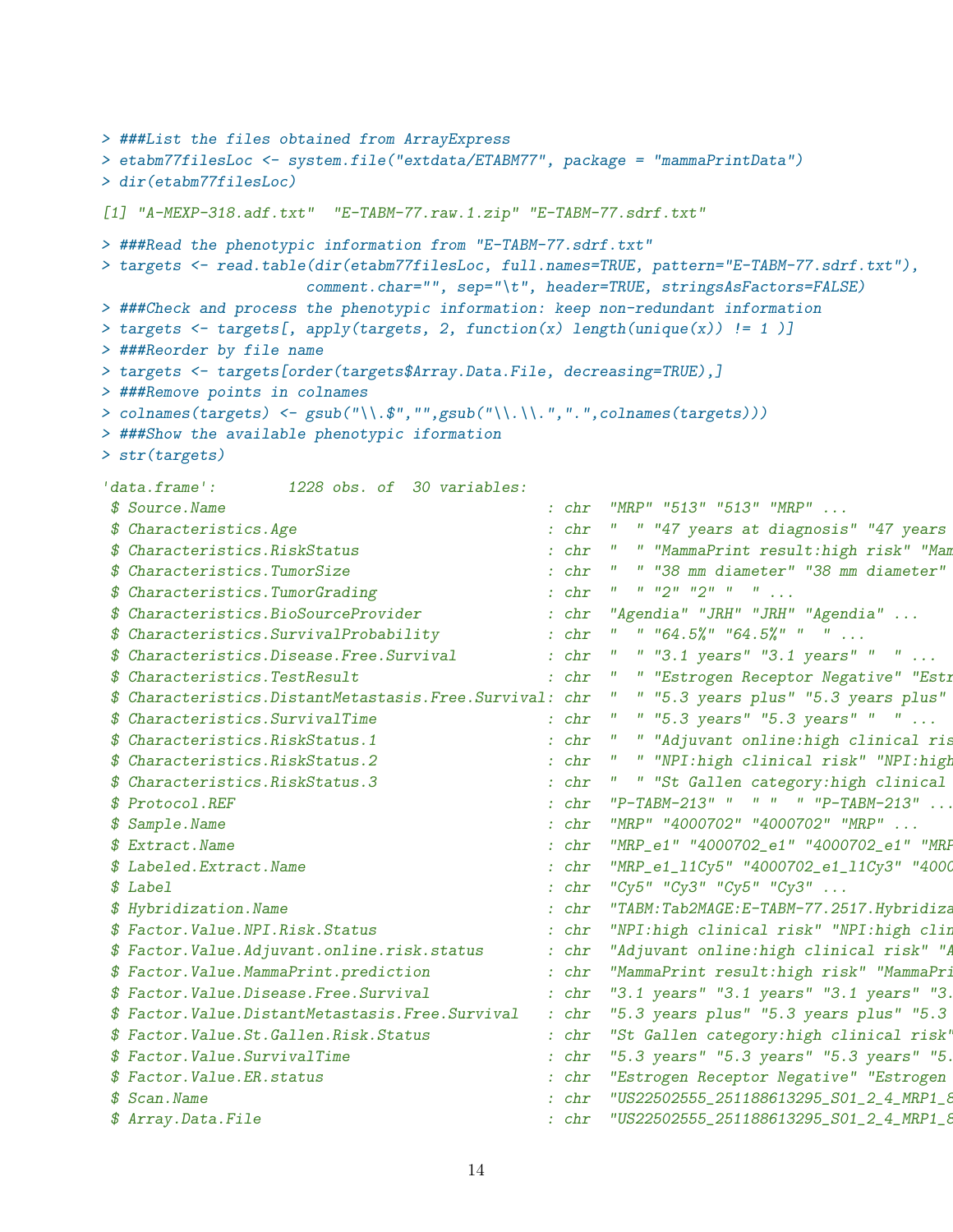The Buyse cohort accounts for 307 unique cases, which were analyzed using a dye-swap two-colors design, comparing each sample against the same reference RNA. According to ArrayEspress instruction for SDRF files (available at [http://tab2mage.sourceforge.net/docs/magetab\\_docs.html](http://tab2mage.sourceforge.net/docs/magetab_docs.html)), a complete SDRF annotation file consists of a table in which each hybridization channel is represented by an individual row. Therefore the complete SDRF annotation files for all hybridizations of the Buse cohort should for 1228 total rows: 307 samples for 2 channels (cy5 and Cy3) for 2 replicated hybridizations (dye-swap). As shown below, the E-TABM-77.sdrf.txt file currently available from ArrayExpress (Oct 18, 2014) is complete and contains all nececessary information.

An inspection of the information contained in the downloaded SDRF file reveales that it contains two row for each hybridization (n=1228) as expected.

```
> ###Check targets data.frame dimentions
> dim(targets)
[1] 1228 30
> ###Count the unique file names
> length(unique(targets$Array.Data.File))
[1] 614
> ###Count the number of rows associated with each channel
> table(CHANNEL=targets$Label)
CHANNEL
Cy3 Cy5
614 614
> ###Count the number of rows for the reference RNA (named "MRP") in each channel
> table(CHANNEL=targets$Label, REFERENCE=targets$Sample.Name == "MRP")
      REFERENCE
CHANNEL FALSE TRUE
   Cy3 307 307
   Cy5 307 307
> ###Count the number of distinct RNA analyzed (excluding the refernce RNA)
> sum(REFERENCE=targets$Sample.Name!="MRP")
[1] 614
> ###Count the MammaPrint predictions
> table(MAMMAPRINT=targets$Factor.Value.MammaPrint.prediction)
MAMMAPRINT
MammaPrint result:high risk MammaPrint result:low risk
                       776 452
```
The E-TABM-77.sdrf.txt file is therefore valid and can be used to assemble the two RGList objects corresponding to the two sets of dye-swap hybridization that were performed, as shown in the R code below.

```
> ###Create a target directory where the raw data files wil be extracted from the archive
> myTmpDirEtabm77 <- paste(etabm77filesLoc, "/tmp", sep="")
```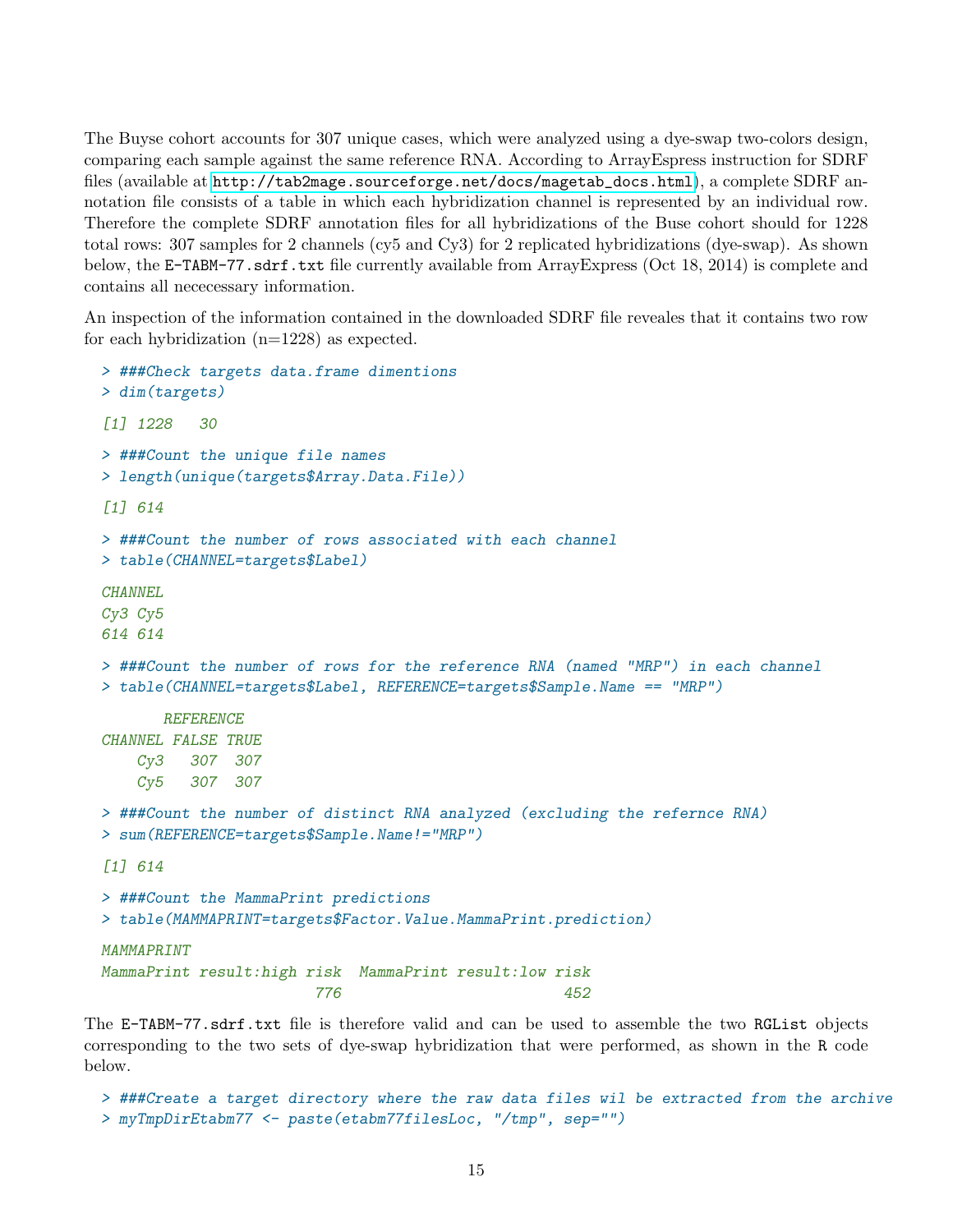```
> dir.create(myTmpDirEtabm77)
> ###Extract the files in the temporary directory
> unzip(dir(etabm77filesLoc, full.names=TRUE, pattern="E-TABM-77.raw.1.zip"),
       exdir = myTmpDirEtabm77> ###Check whether all files extracted correspond to the targets$Array.Data.File
> all(targets$Array.Data.File %in% dir(myTmpDirEtabm77))
[1] TRUE
> ####Subset targets table extracting the rows for CANCER and the separate by channel
> caList <- !targets$Sample.Name=="MRP"
> targetsCa <- targets[caList,]
> ###Cy5 channel
> targetsCa.ch1 <- targetsCa[targetsCa$Label=="Cy5",]
> colnames(targetsCa.ch1) <- paste(colnames(targetsCa.ch1),"Cy5",sep=".")
> ###Cy3 channel
> targetsCa.ch2 <- targetsCa[targetsCa$Label=="Cy3",]
> colnames(targetsCa.ch2) <- paste(colnames(targetsCa.ch2),"Cy3", sep=".")
> ####Subset targets table extracting the rows for REFERENCE and the separate by channel
> refList <- targets$Sample.Name=="MRP"
> targetsRef <- targets[refList,]
> ###Cy5 channel
> targetsRef.ch1 <- targetsRef[targetsRef$Label=="Cy5",]
> colnames(targetsRef.ch1) <- paste(colnames(targetsRef.ch1),"Cy5",sep=".")
> ###Cy3 channel
> targetsRef.ch2 <- targetsRef[targetsRef$Label=="Cy3",]
> colnames(targetsRef.ch2) <- paste(colnames(targetsRef.ch2),"Cy3", sep=".")
```
Below is the R code chunk used to assemble the phenotypic information associated with the first set of hybridizations.

```
> ###Now combine channel information to create the new targets object
> ###Here is for the FIRST set of swapped hybridization (keep only useful columns)
> if ( all(targetsCa.ch1$Array.Data.File.Cy5==targetsRef.ch2$Array.Data.File.Cy3) ) {
         colsSel \leq apply(targetsCa.ch1==targetsRef.ch2,2,function(x) sum(x) != length(x) )
         targetsSwap1 <- cbind(targetsCa.ch1,targetsRef.ch2[,colsSel],stringsAsFactors=FALSE)
         targetsSwap1 \leq targetsSwap1[,apply(targetsSwap1,2,function(x) length(unique(x)) != 1 \geq##add Cy5 and Cy3 columns
         targetsSwap1$Cy5 <- targetsSwap1$Sample.Name
         targetsSwap1$Cy3 <- "Ref"
         targetsSwap1 <- targetsSwap1[,order(colnames(targetsSwap1))]
         ##remove dye extension to Scan name
         colnames(targetsSwap1) <- gsub("\\.Cy5$","",colnames(targetsSwap1))
         ##reorder by sample name in Cy5
         targetsSwap1 <- targetsSwap1[order(targetsSwap1$Cy5),]
        print("Assembling the targets object for the first set of swapped hybridizations")
 } else {
         stop("Check objects")
}
```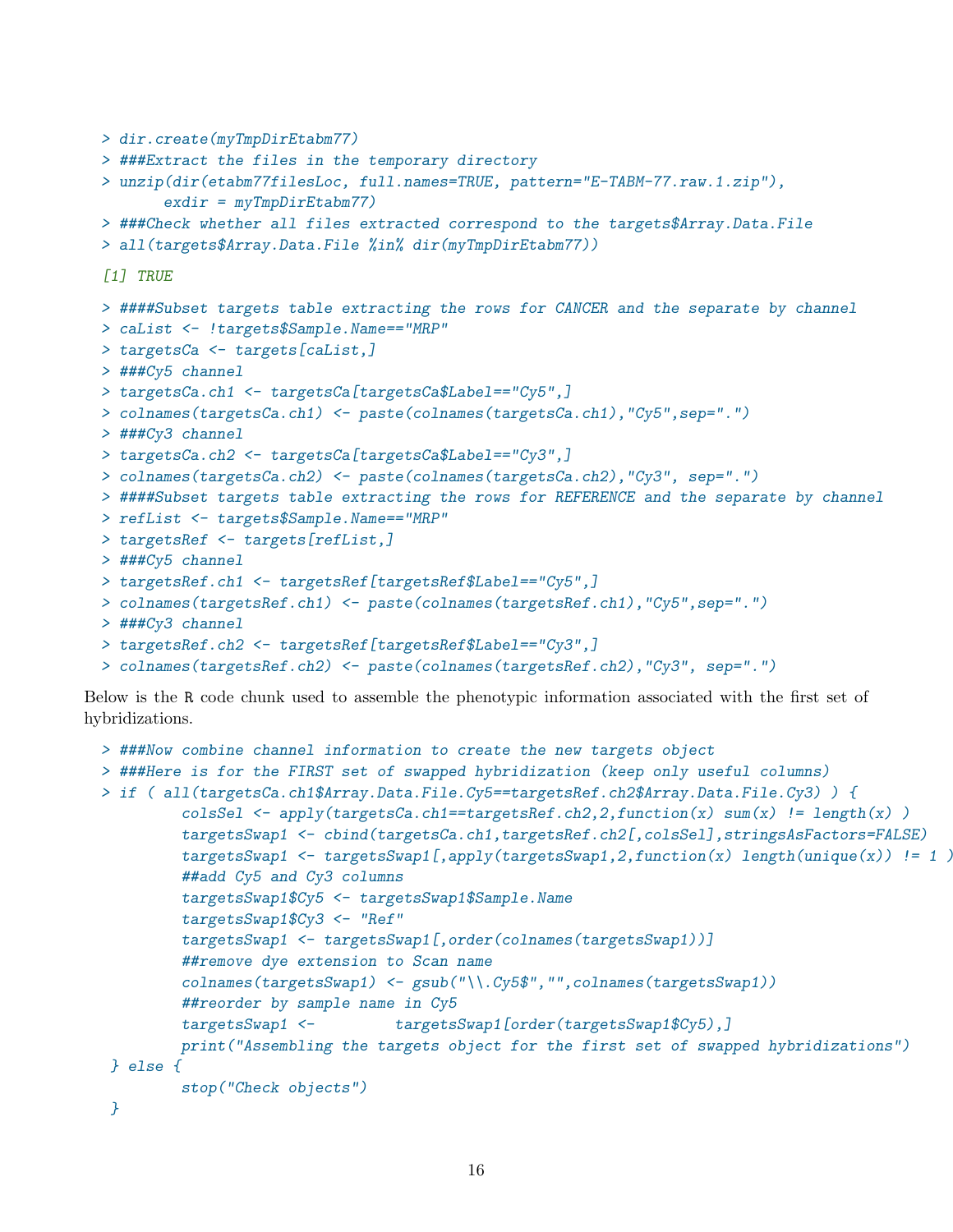#### [1] "Assembling the targets object for the first set of swapped hybridizations"

Below is the R code chunk used to assemble the phenotypic information associated with the second set of hybridizations.

```
> ###create new target objects for SECOND set of swapped hybs and keep useful columns
> if ( all(targetsCa.ch2$Array.Data.File.Cy3==targetsRef.ch1$Array.Data.File.Cy5) ) {
         colsSel \leq apply(targetsCa.ch2==targetsRef.ch1,2,function(x) sum(x) != length(x))
         targetsSwap2 <- cbind(targetsCa.ch2,targetsRef.ch1[,colsSel],stringsAsFactors=FALSE)
         targetsSwap2 <- targetsSwap2[,apply(targetsSwap2,2,function(x) length(unique(x)) != 1)
         ##add Cy5 and Cy3 columns
         targetsSwap2$Cy5 <- "Ref"
         targetsSwap2$Cy3 <- targetsSwap2$Sample.Name
         targetsSwap2 <- targetsSwap2[,order(colnames(targetsSwap2))]
         ##remove dye extension to Scan name
         colnames(targetsSwap2) <- gsub("\\.Cy3$","",colnames(targetsSwap2))
         ##reorder by sample name in Cy3
         targetsSwap2 <- targetsSwap2[order(targetsSwap2$Cy3),]
        print("Assembling the targets object for the second set of swapped hybridizations")
} else {
        stop("Check objects")
 }
```
[1] "Assembling the targets object for the second set of swapped hybridizations"

Below is the R code chunk used to assemble the RGlist object for the first set of hybridizations of the ETABM-77 series.

```
> ##Define the columns which will be read from the raw files selection
> colsList <- list(Rf="Feature Extraction Software:rMedianSignal",
                  Rb="Feature Extraction Software:rBGMedianSignal",
                  Gf="Feature Extraction Software:gMedianSignal",
                  Gb="Feature Extraction Software:gBGMedianSignal",
                  logRatio="Feature Extraction Software:LogRatio",
                  logRatioError="Feature Extraction Software:LogRatioError")
> ###Swap set 1 has Reference RNA in Cy3 channel
> table(targetsSwap1$Cy3)
Ref
307
> ###This creates an instance of class "RGList", selecting specific columns from the raw data:
> RGcy3 <- read.maimages(targetsSwap1$Array.Data.File, source="generic",
                        columns=colsList, annotation="Reporter identifier",
                        path=myTmpDirEtabm77, verbose=FALSE)
> ###Add targets information
> RGcy3$targets <- targetsSwap1
> ###Add sample names as column names with prefix
> colnames(RGcy3) <- paste("BC",targetsSwap1$Sample.Name,sep=".")
> ###Format Reporter identifiers
> RGcy3$genes$ID <- gsub(".+A-MEXP-318\\.", "", RGcy3$genes[, "Reporter identifier"])
```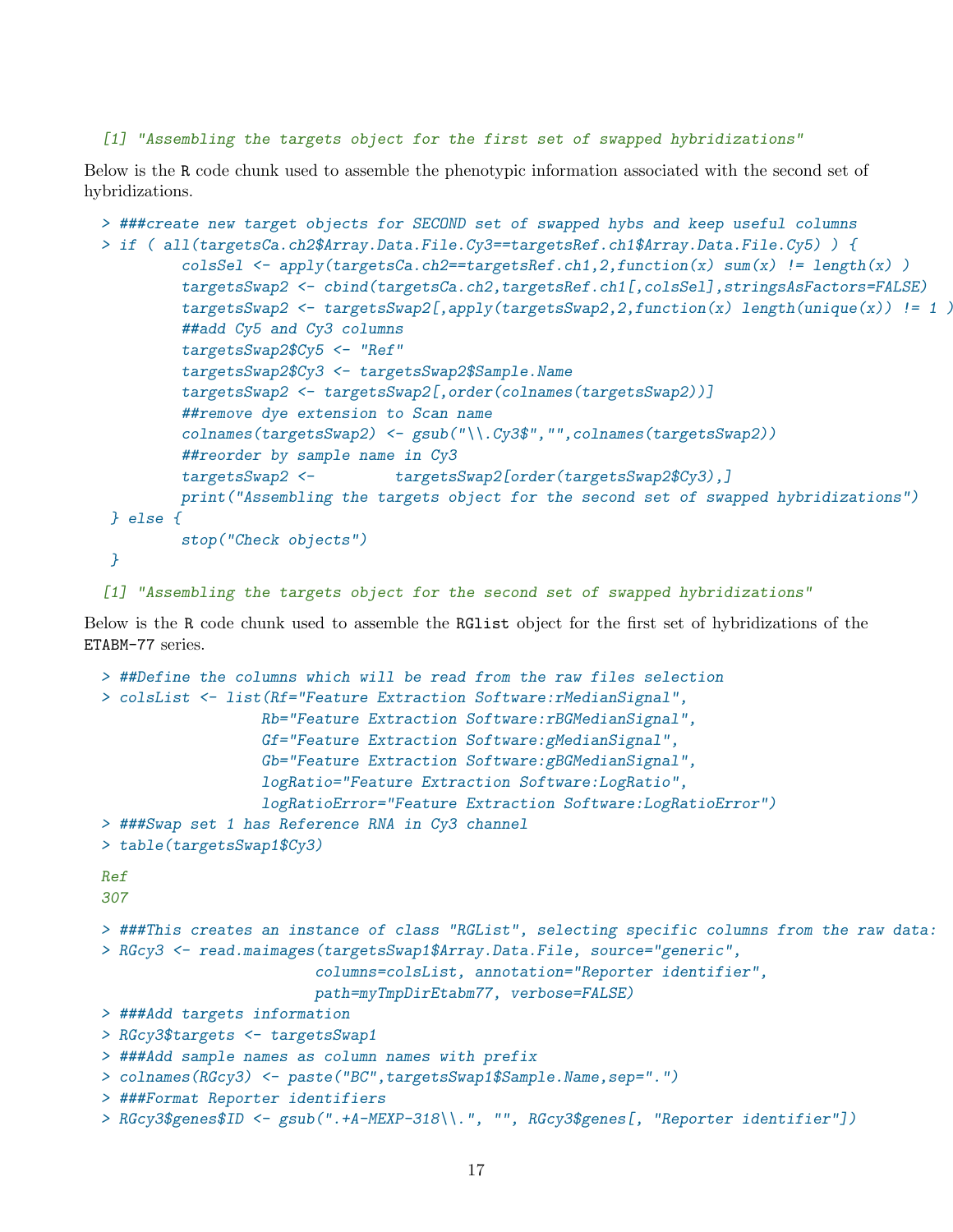```
> ###Check dimensions
> dim(RGcy3)
```
[1] 1900 307

Below is the R code chunk used to assemble the RGlist object for the second set of hybridizations of the ETABM-77 series.

```
> ###This creates an instance of class "RGList", selecting specific columns from the raw data:
> RGcy5 <- read.maimages(targetsSwap2$Array.Data.File, source="generic",
                        columns=colsList, annotation="Reporter identifier",
                        path=myTmpDirEtabm77, verbose=FALSE)
> ###Swap set 2 has Reference RNA in Cy5 channel
> table(targetsSwap2$Cy5)
Ref
307
> ###Add targets information
> RGcy5$targets <- targetsSwap2
> ###Format Reporter identifiers
> RGcy5$genes$ID <- gsub(".+A-MEXP-318\\.", "", RGcy5$genes[, "Reporter identifier"])
> ###Add sample names as column names with prefix
> colnames(RGcy5) <- paste("BC",targetsSwap2$Sample.Name,sep=".")
> ###Check dimensions
> dim(RGcy5)
[1] 1900 307
```
Below is the R code to check whether all data read is of teh correct mode (i.e. numeric values are of mode "numeric", and so on)

```
> ###Check mode of read data for first set of hybridizations
```

```
> sapply(RGcy3, mode)
```

| R                                                                                                                                                                                                                 | Rb        | G         | Gb          | logRatio  |
|-------------------------------------------------------------------------------------------------------------------------------------------------------------------------------------------------------------------|-----------|-----------|-------------|-----------|
| "numeric"                                                                                                                                                                                                         | "numeric" | "numeric" | "numeric"   | "numeric" |
| logRatioError                                                                                                                                                                                                     | targets   | genes     | source      |           |
| "numeric"                                                                                                                                                                                                         | "list"    | "list"    | "character" |           |
| > ###Since RGc3\$logRatio is character convert to numeric<br>> RGcy3\$logRatio <- apply(RGcy3\$logRatio, 2, as.numeric)<br>> ###Check mode of read data for second set of hybridizations<br>> sapply(RGcy5, mode) |           |           |             |           |
| $\boldsymbol{R}$                                                                                                                                                                                                  | Rb        | G         | Gb          | logRatio  |
| "numeric"                                                                                                                                                                                                         | "numeric" | "numeric" | "numeric"   | "numeric" |
| logRatioError                                                                                                                                                                                                     | targets   | genes     | source      |           |
| "numeric"                                                                                                                                                                                                         | "list"    | "list"    | "character" |           |
| > ###Since RGc3\$logRatio is character convert to numeric<br>> RGcy5\$logRatio <- apply(RGcy5\$logRatio, 2, as.numeric)                                                                                           |           |           |             |           |

Below is the R code chunkto process the microarray feature annotation for the 1.9k MammaPrint array, as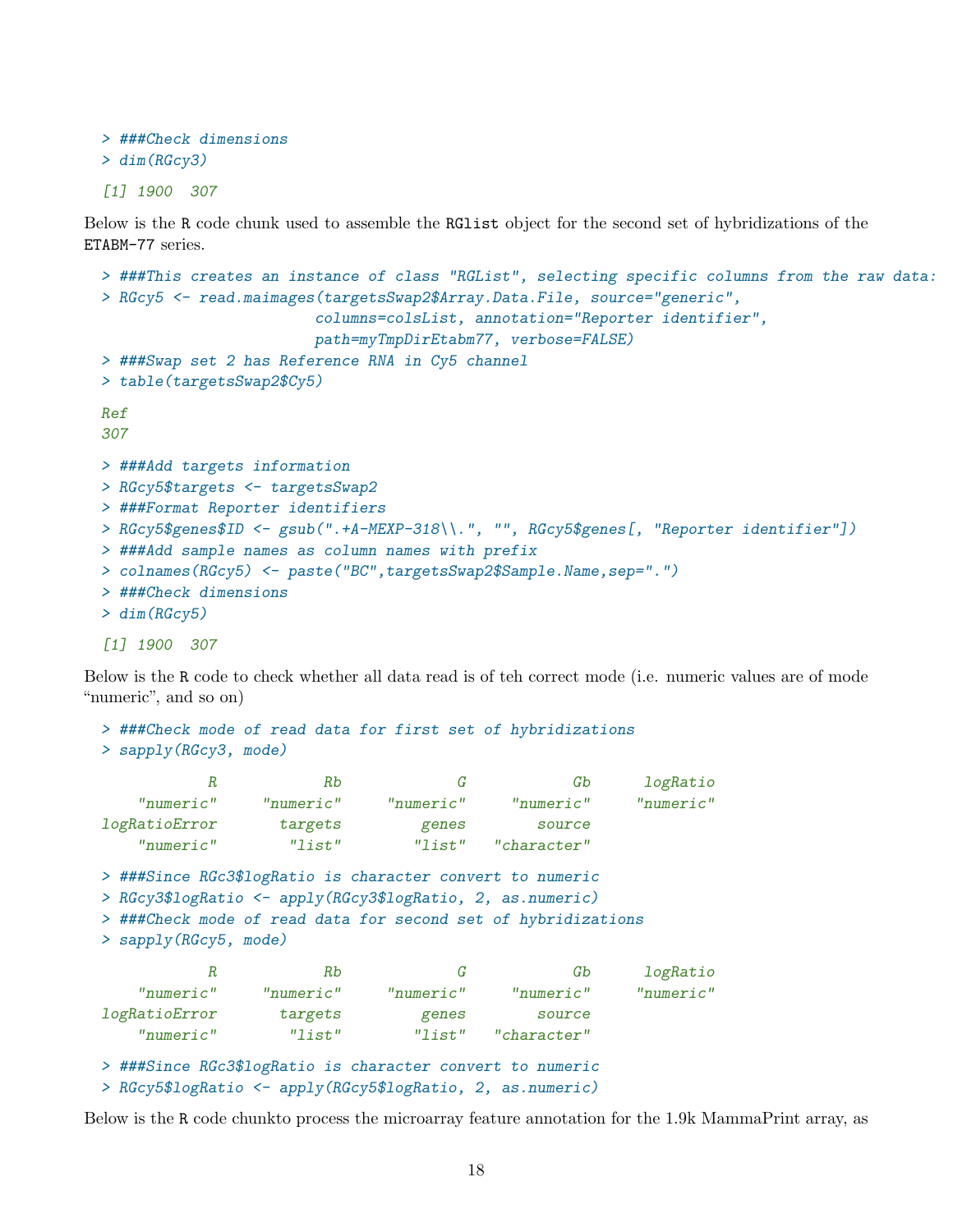it is provided in the ArrayExpress database (file A-MEXP-318.adf.txt. We will then map the microarray features from thes new array to the 231-gene and the 70-gene prognostic signatures. We will finally add annotation information to the RGList objects created above.

```
> ###Read genes information for MammaPrint array from the A-MEXP-318.adf.txt
> genes <- read.table(dir(etabm77filesLoc, full.names=TRUE, pattern="A-MEXP-318.adf.txt"),
                     comment.char="", skip=21, sep="\t", header=TRUE, stringsAsFactors=FALSE)
> ###Remove special characters like points in the colums header
> colnames(genes) \leq gsub("\\.$","",gsub("\\.\\.",".",colnames(genes)))
> ###Use the annotation information previously processed
> str(progSig)
List of 7
 $ gns231acc : chr [1:231] "AL080059" "Contig63649_RC" "Contig46218_RC" "NM_016359" ...
 $ gns231name: chr [1:161] "LOC51203" "ALDH4" "FGF18" "BBC3" ...
 $ gns231any : chr [1:392] "AL080059" "Contig63649_RC" "Contig46218_RC" "NM_016359" ...
 $ gns70acc : chr [1:70] "AL080059" "Contig63649_RC" "Contig46218_RC" "NM_016359" ...
 $ gns70name : chr [1:50] "LOC51203" "ALDH4" "FGF18" "BBC3" ...
 $ gns70any : chr [1:120] "AL080059" "Contig63649_RC" "Contig46218_RC" "NM_016359" ...
 $ gns231Cors:'data.frame': 394 obs. of 2 variables:
 ..$ ID : chr [1:394] "LOC51203" "ALDH4" "FGF18" "BBC3" ...
  ..$ gns231Cors: num [1:394] -0.425 0.421 0.411 0.407 0.402 ...
```
> ###Count the features mapped to the 231-gene prognostic signature by accession number > apply(genes, 2, function(x, y) {  $sum(unique(x)$  %in% y) },  $y = progSig$ \$gns231acc)

| Block.Column        | Block.Row                                                    |
|---------------------|--------------------------------------------------------------|
|                     |                                                              |
| Column              | Row                                                          |
|                     |                                                              |
| Reporter. Name      | Comment. AEReporterName                                      |
|                     | 68                                                           |
|                     | Reporter.Database.Entry.embl Reporter.Database.Entry.unigene |
|                     |                                                              |
| Reporter.Group.role | Control.Type                                                 |
|                     |                                                              |

> ###Count the features mapped to the 231-gene prognostic signature by gene symbol > apply(genes, 2, function(x, y) {  $sum(unique(x) \ \frac{\pi}{3}n \ \frac{\pi}{3})$  },  $y = progSig\$ gns231name)

| Block.Column        | Block.Row                                                          |
|---------------------|--------------------------------------------------------------------|
|                     |                                                                    |
| Column              | Row                                                                |
|                     | $\theta$                                                           |
| Reporter. Name      | Comment. AEReporterName                                            |
|                     | 161                                                                |
|                     | Reporter. Database. Entry. embl Reporter. Database. Entry. unigene |
|                     |                                                                    |
| Reporter.Group.role | Control.Type                                                       |
|                     |                                                                    |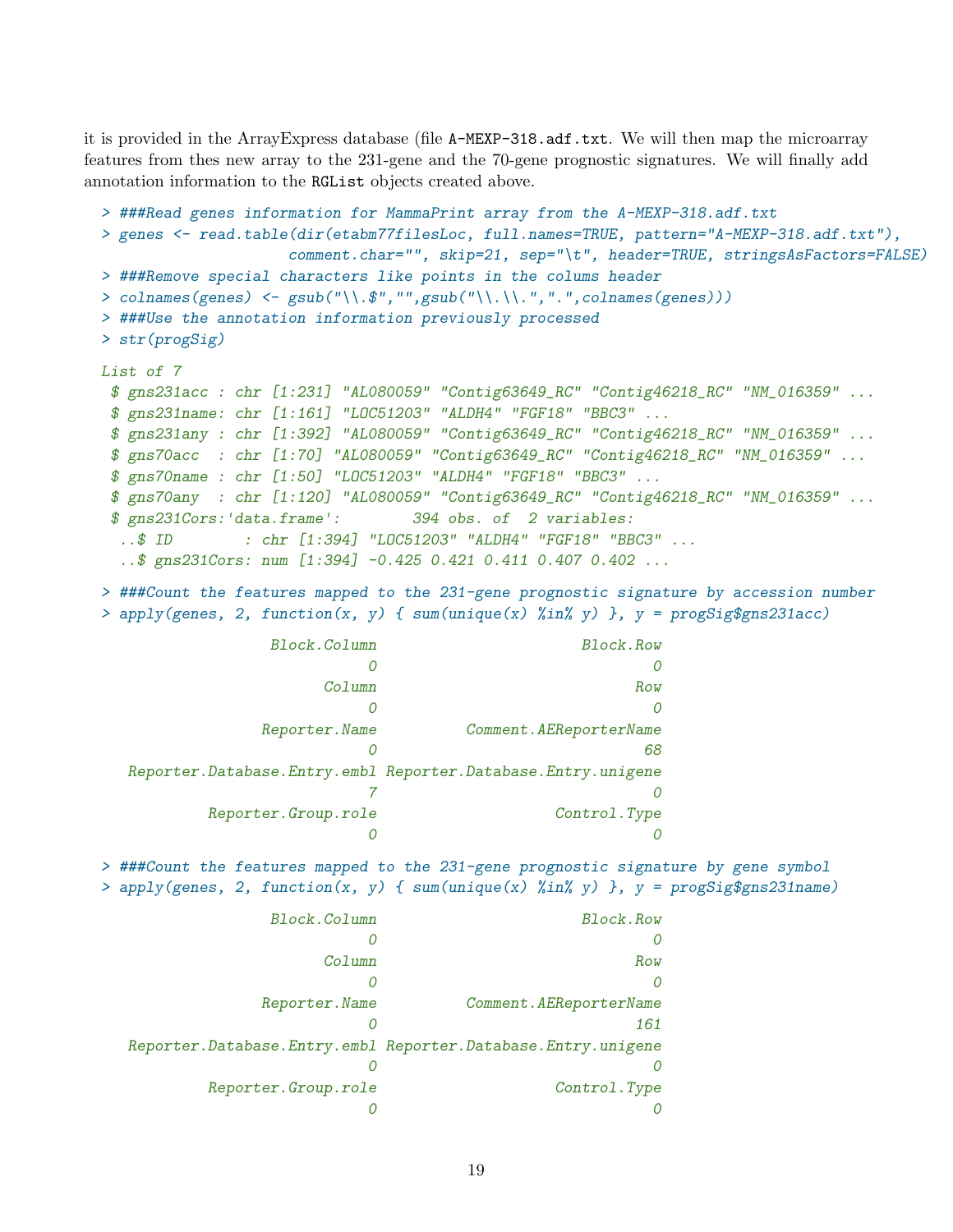> ###Count the features mapped to the 231-gene prognostic signature by gene symbol or accession > apply(genes, 2, function(x, y) {  $sum(unique(x)$  %in% y) },  $y = progSig$ \$gns231any)

| Block.Column        | Block.Row                                                          |
|---------------------|--------------------------------------------------------------------|
|                     |                                                                    |
| Column              | Row                                                                |
|                     |                                                                    |
| Reporter. Name      | Comment. AEReporterName                                            |
|                     | 229                                                                |
|                     | Reporter. Database. Entry. embl Reporter. Database. Entry. unigene |
|                     |                                                                    |
| Reporter.Group.role | Control.Type                                                       |
|                     |                                                                    |

> ###Add mapping information for 229 features using both gene symbols and accession numbers

> genes\$genes231 <- genes\$Comment.AEReporterName %in% progSig\$gns231any

> ###Count the features mapped to the 70-gene prognostic signature by accession number

> apply(genes, 2, function(x, y) {  $sum(unique(x)$  %in% y) },  $y = progSig$ \$gns70acc)

| Block.Column         | Block.Row                                                          |
|----------------------|--------------------------------------------------------------------|
|                      | $\theta$                                                           |
| Column               | Row                                                                |
|                      | 0                                                                  |
| Reporter. Name       | Comment. AEReporterName                                            |
|                      | 19                                                                 |
|                      | Reporter. Database. Entry. embl Reporter. Database. Entry. unigene |
|                      |                                                                    |
| Reporter. Group.role | Control.Type                                                       |
|                      |                                                                    |
| genes231             |                                                                    |
|                      |                                                                    |

> ###Count the features mapped to the 70-gene prognostic signature by gene symbol > apply(genes, 2, function(x, y) { sum(unique(x) %in% y) }, y = progSig\$gns70name)

| Block.Column         | Block.Row                                                          |
|----------------------|--------------------------------------------------------------------|
|                      |                                                                    |
| Column               | Row                                                                |
|                      |                                                                    |
| Reporter. Name       | Comment. AEReporterName                                            |
|                      | 50                                                                 |
|                      | Reporter. Database. Entry. embl Reporter. Database. Entry. unigene |
| 0                    |                                                                    |
| Reporter. Group.role | Control.Type                                                       |
|                      |                                                                    |
| genes231             |                                                                    |
|                      |                                                                    |

> ###Count the features mapped to the 70-gene prognostic signature by gene symbol or accession n > apply(genes, 2, function(x, y) { sum(unique(x) %in% y) }, y = progSig\$gns70any)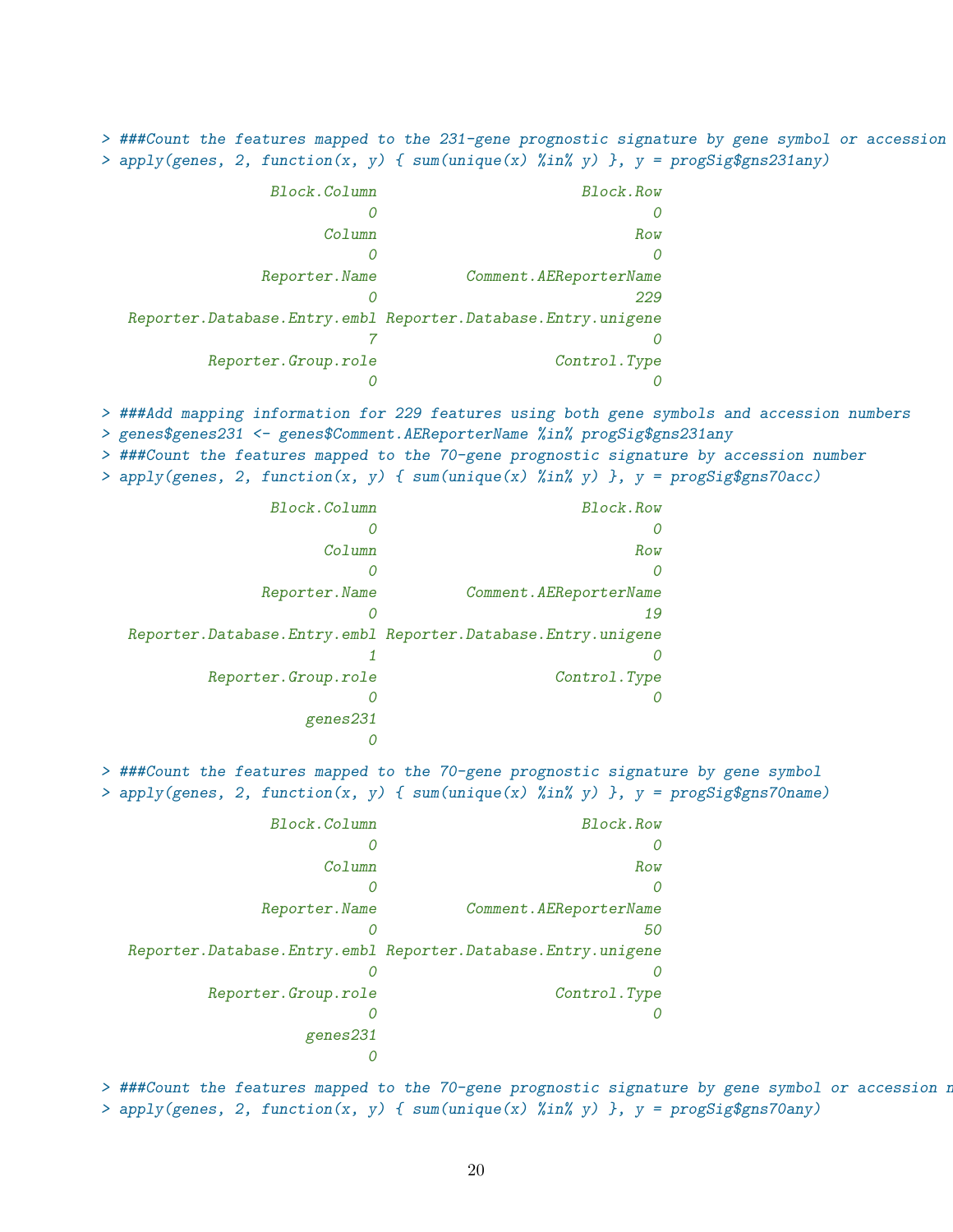Block.Column Block.Row 0 0 Column Row 0 0 Reporter.Name Comment.AEReporterName 0 69 Reporter.Database.Entry.embl Reporter.Database.Entry.unigene 1 0 Reporter.Group.role Control.Type 0 0 genes231  $\Omega$ > ###Add mapping information for 229 features using both gene symbols and accession numbers > genes\$genes70 <- genes\$Comment.AEReporterName %in% progSig\$gns70any > ###The resulting gene annotation file > str(genes) 'data.frame': 1900 obs. of 12 variables: \$ Block.Column : int 1 1 1 1 1 1 1 1 1 1 ... \$ Block.Row : int 1 1 1 1 1 1 1 1 1 1 ... \$ Column : int 1 2 13 20 40 42 48 49 50 1 ... \$ Row : int 1 1 1 1 1 1 1 1 2 ... \$ Reporter.Name : chr "AGEN000001" "AGEN000002" "AGEN000013" "AGEN000020" ... \$ Comment.AEReporterName : chr "Pro25G" "3xSLv1" "eQC" "eQC" ... \$ Reporter.Database.Entry.embl : chr "" "" "" "" ... \$ Reporter.Database.Entry.unigene: chr "" "" "" "" ... \$ Reporter.Group.role : chr "Control" "Control" "Control" "Control" ... \$ Control.Type : chr "control\_biosequence" "control\_biosequence" "control\_biosequence" "control\_biosequence" ... \$ genes231 : logi FALSE FALSE FALSE FALSE FALSE FALSE ... \$ genes70 : logi FALSE FALSE FALSE FALSE FALSE FALSE ... > ###Add original correlation from the van't Veer study > gns231Cors <- progSig\$gns231Cors > gns231Cors <- gns231Cors[gns231Cors\$ID %in% genes\$Comment.AEReporterName,] > ###Merge and remove duplicates > genes <- merge(genes, gns231Cors, all.x=TRUE, all.y=FALSE, by.x="Comment.AEReporterName", by.y="ID") > genes <- genes[!duplicated(genes\$Reporter.Name),] > ###Check genes > str(genes) 'data.frame': 1900 obs. of 13 variables: \$ Comment.AEReporterName : chr "3xSLv1" "3xSLv1" "3xSLv1" "3xSLv1" ... \$ Block.Column : int 1 1 1 1 1 1 1 1 1 1 ... \$ Block.Row : int 1 1 1 1 1 1 1 1 1 1 ... \$ Column : int 2 48 1 2 48 49 50 1 4 7 ...  $$ Row$  : int 1122222999... \$ Reporter.Name : chr "AGEN000002" "AGEN000048" "AGEN000051" "AGEN000052" ... \$ Reporter.Database.Entry.embl : chr "" "" "" "" ...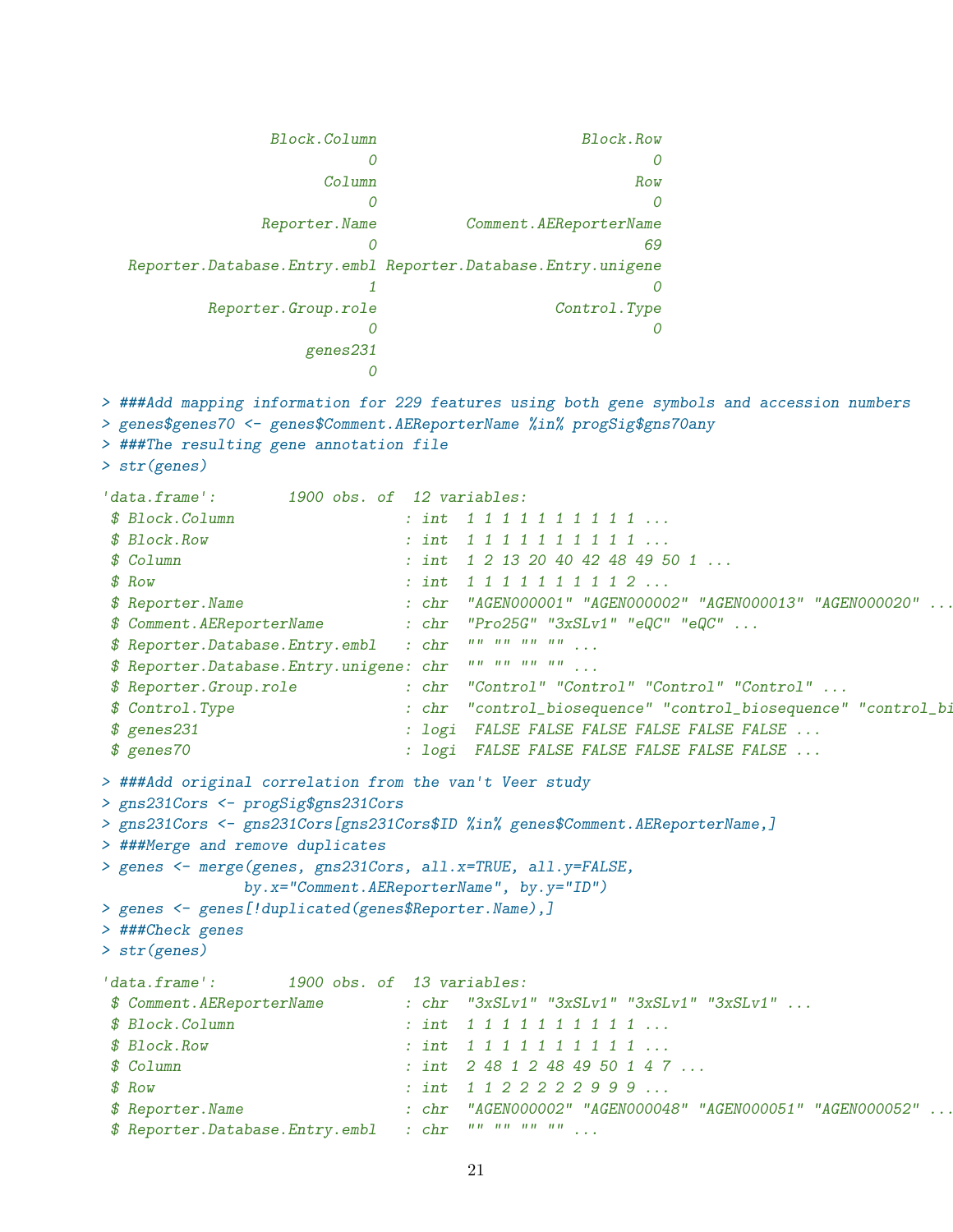```
$ Reporter.Database.Entry.unigene: chr "" "" "" "" ...
$ Reporter.Group.role : chr "Control" "Control" "Control" "Control" ...
$ Control.Type : chr "control_biosequence" "control_biosequence" "control_biosequence" "control_biosequence" ...
$ genes231 : logi FALSE FALSE FALSE FALSE FALSE FALSE ...
$ genes70 : logi FALSE FALSE FALSE FALSE FALSE FALSE ...
$ gns231Cors : num NA NA NA NA NA NA NA NA NA NA ...
```
Below is the R code chunk used to add the feature annotation the RGList objects containing the expression data (first set of hybridizations).

```
> ###Compare genes between paltform and RGList instances: first set of hybridizations
> if (nrow(genes)==nrow(RGcy3)) {
         ##Compare the identifiers' order
         if ( !all(genes$Reporter.Name == RGcy3$genes$ID) ) {
                 ##Reorder if needed
                 RGcy3 <- RGcy3[order(RGcy3$genes$ID),]
                 genes <- genes[order(genes$Reporter.Name),]
                 ##check for order AGAIN
                 if ( all(genes$Reporter.Name == RGcy3$genes$ID) ) {
                         ##Substitute genes or stop
                         RGcy3$genes <- genes
                 } else {
                         stop("Wrong gene order, check objects")
                 }
         } else {
                 print("Updating gene annotation")
                 RGcy3$genes <- genes
         }
} else {
         stop("Wrong number of features, check objects")
 }
> ###Rename
> buyseRGcy3 <- RGcy3
```
Below is the R code chunk used to add the feature annotation the RGList objects containing the expression data (second set of hybridizations).

```
> ###Compare genes between paltform and RGList instances: second set of hybridizations
> if (nrow(genes)==nrow(RGcy5)) {
         ##Compare the identifiers' order
         if ( !all(genes$Reporter.Name == RGcy5$genes$ID) ) {
                 ##Reorder if needed
                 RGcy5 <- RGcy5[order(RGcy5$genes$ID),]
                 genes <- genes[order(genes$Reporter.Name),]
                 ##check for order AGAIN
                 if ( all(genes$Reporter.Name == RGcy5$genes$ID) ) {
                         ##Substitute genes or stop
                         RGcy5$genes <- genes
                 } else {
                         stop("Wrong gene order, check objects")
```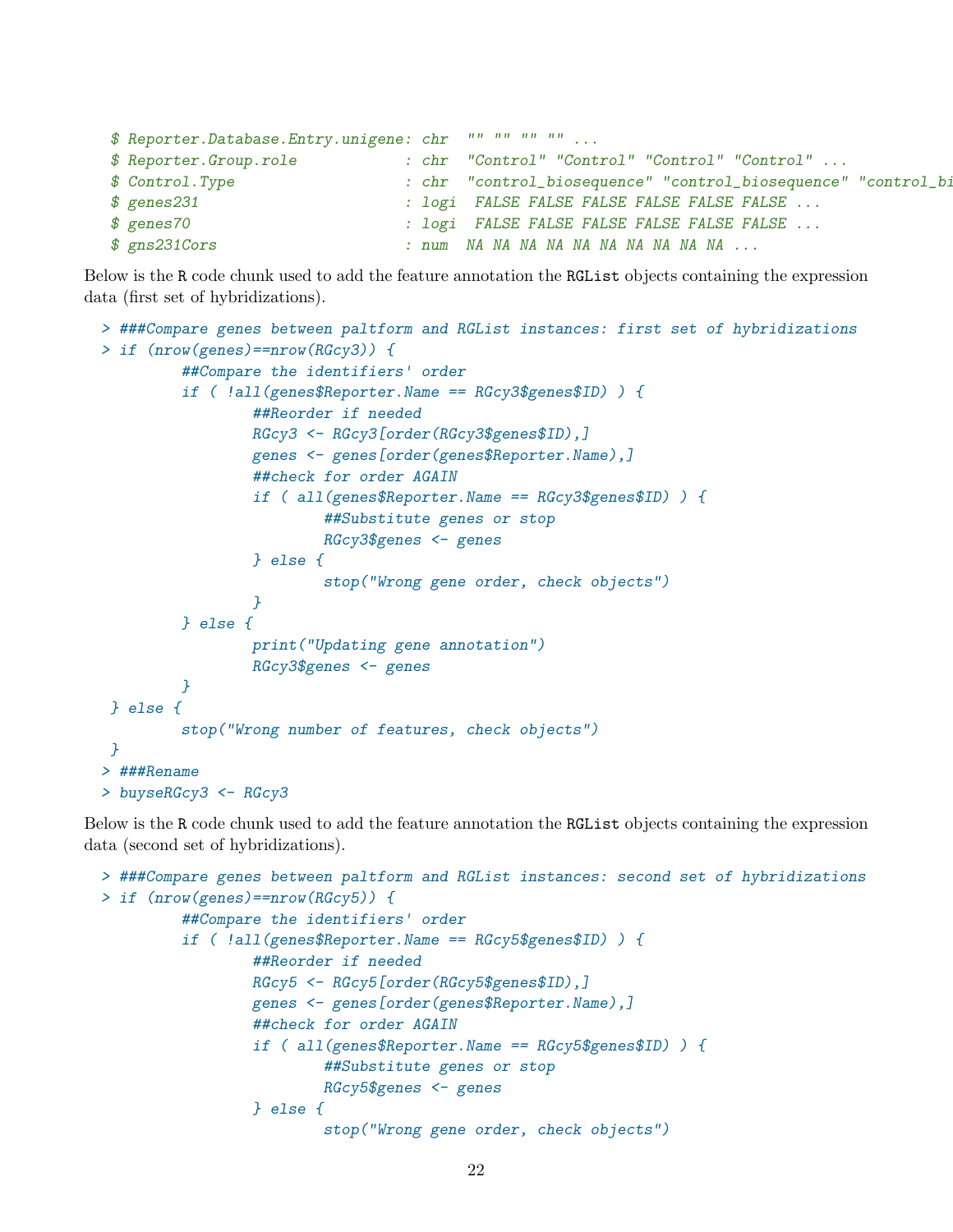```
}
         } else {
                 print("Updating gene annotation")
                 RGcy5$genes <- genes
         }
} else {
         stop("Wrong number of features, check objects")
}
> ###Rename
> buyseRGcy5 <- RGcy5
```
## <span id="page-22-0"></span>4 Phenotypic information processing

### <span id="page-22-1"></span>4.1 Glas cohort: patients' phenotype curation

The chunk of R code below was used to process the clinical information associated with the 162 patients of the ArrayExpress "E-TABM-115" series, and define the final "good" and "bad" prognosis patients groups, as well as other end-points that were investigated in the our study. To this end we first identified the putative 78 patients from the van't Veer cohort [\[7\]](#page-30-3), and the 84 cases from the Van de Vijver cohort [\[6\]](#page-30-4) that were combined to assemble the final Glas data set. Since this information was not provided with the ArrayExpress "E-TABM-115" series, we analyzed the raw data hybridization file names, and used the 3-digits suffix code present in exactly 84 files, as follows:

```
> ###Retrieve the phenotypic information from one of the RGList intances
> phenoGlasCy3 <- glasRGcy3$targets
> phenoGlasCy5 <- glasRGcy5$targets
> ###Identification of the 78 samples from van't Veer and the 84 from VanDeVijver
> table(gsub(".+_", "", phenoGlasCy3$Scan.Name) == gsub(".+_", "", phenoGlasCy5$Scan.Name))
FALSE TRUE
   78 84
> ##################################################
> ###There are 78 hybridizations with 1-digit suffixes, and 84 of them with 3-digit suffixes
> table(nchar(gsub(".+_", "", phenoGlasCy5$Scan.Name)))
1 3
78 84
> table(nchar(gsub(".+_", "", phenoGlasCy3$Scan.Name)))
1 3
78 84
> ###Use the hybridization file names suffixes to define the putative cohort of origin: FIRST SE
> phenoGlasCy5$putativeCohort <- factor(nchar(gsub(".+_", "", phenoGlasCy5$Scan.Name)))
> levels(phenoGlasCy5$putativeCohort) <- c("putativeVantVeer", "putativeVanDeVijver")
> ###Use the hybridization file names suffixes to define the putative cohort of origin: SECOND S
> phenoGlasCy3$putativeCohort <- factor(nchar(gsub(".+_", "", phenoGlasCy3$Scan.Name)))
> levels(phenoGlasCy3$putativeCohort) <- c("putativeVantVeer", "putativeVanDeVijver")
```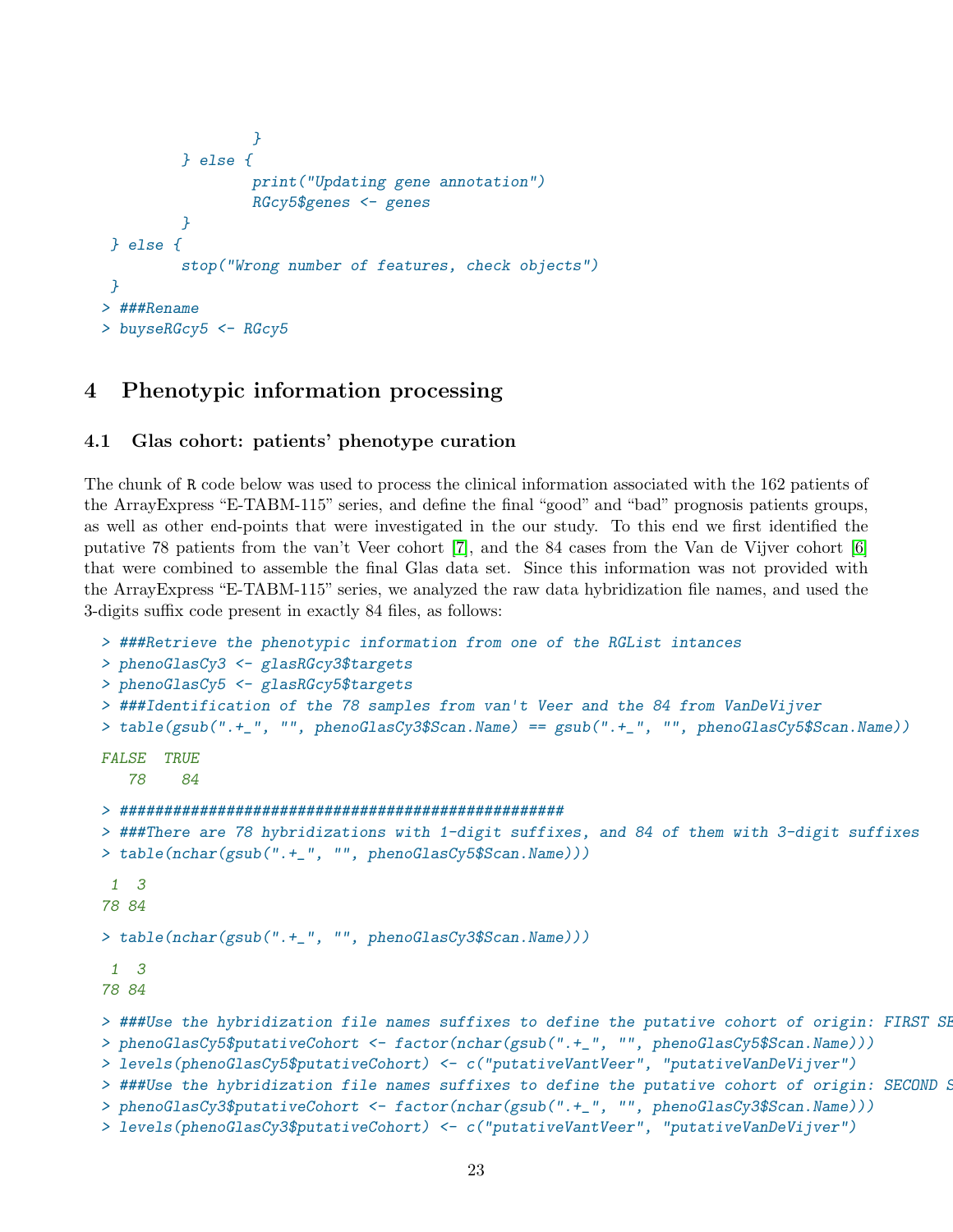```
> ###Show counts FIRST SET
```

```
> table(phenoGlasCy5$putativeCohort)
```

```
putativeVantVeer putativeVanDeVijver
          78 84
```

```
> ##################################################
```

```
> ###Show counts SECOND SET
```

```
> table(phenoGlasCy3$putativeCohort)
```

```
putativeVantVeer putativeVanDeVijver
          78 84
```
We subsequently processed the "Factor.Value.overall\_survival" character strings contained in the "E-TABM-115" SDRF table to define the actual overall survival (OS) time, the OS event status, and the 10-year survival status for each patient, as shown below. This was possible only for the set of hybridization for which the clinical information was provided in ArrayExpress (see glasRGcy5\$targets below).

```
> ###Process the overall survival (OS) character strings and make numeric
> OS <- gsub("\\s.+", "", phenoGlasCy5$Factor.Value.overall_survival)
> phenoGlasCy5$OS <- as.numeric(OS)
> ####Process OS event and make numeric: missing data, labeled with "n/a" strings are turned into
> phenoGlasCy5$OSevent <- as.numeric(phenoGlasCy5$Factor.Value.Event_Death)
> ###Count missing information by counting the number of NA
> sum(is.na(phenoGlasCy5$OSevent))
[1] 17
> ####Create binary OS at 10 years groups
> phenoGlasCy5$TenYearSurv <- phenoGlasCy5$OS < 10 & phenoGlasCy5$OSevent == 1
```

```
> phenoGlasCy5$TenYearSurv[is.na(phenoGlasCy5$OSevent)] <- NA
```
The overall survival information summary for the Glas cohort is shown below:

```
> ###Count OS events
> table(phenoGlasCy5$OSevent)
  0 1
104 41
> ###Count survival at 10 years status
> table(phenoGlasCy5$TenYearSurv)
FALSE TRUE
  106 39
```
We subsequently processed the "Factor.Value.Time\_to\_development\_of\_distant\_metastases" character strings contained in the "E-TABM-115" SDRF table to define the actual time to metastasis (TTM) time, the TTM event status, and the 5-year distant recurrence status for each patient, as shown below. This was possible only for the set of hybridization for which the clinical information was provided in ArrayExpress (see glasRGcy5\$targets below).

```
> ###Process time metastases (TTM) character strings and make numeric
> ###Note that missing data, labeled with "n/a" strings are turned into NA
> TTM <- phenoGlasCy5$Factor.Value.Time_to_development_of_distant_metastases
```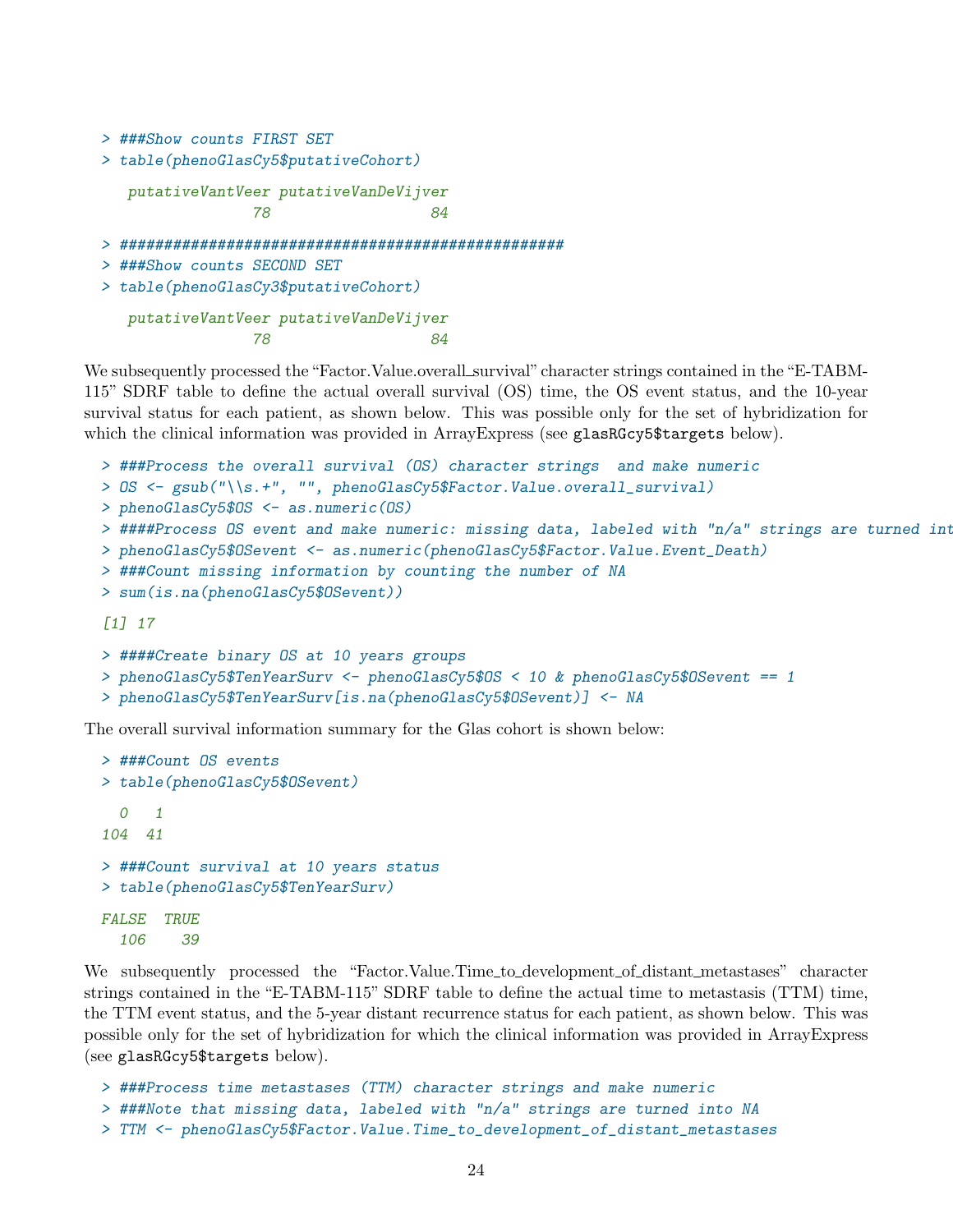```
> phenoGlasCy5$TTM <- as.numeric(gsub("\\s.+", "", TTM))
> ####Process TTM event and make numeric
> phenoGlasCy5$TTMevent <- as.numeric(phenoGlasCy5$Factor.Value.Event_distant_metastases)
> ###Use follow-up time from OS as TTM for patients withouth metastasis event
> phenoGlasCy5$TTM[is.na(phenoGlasCy5$TTM)] <- phenoGlasCy5$OS[is.na(phenoGlasCy5$TTM)]
> ####Create binary TTM at 5 years groups
```
> phenoGlasCy5\$FiveYearMetastasis <- phenoGlasCy5\$TTM < 5 & phenoGlasCy5\$TTMevent == 1

The time to metastasis information summary, and the five year distant recurrence status, which corresponds to the "good" and "bad" prognosis groups used in the Glas study, are shown below.

```
> ###Count TTM events
> table(phenoGlasCy5$TTMevent)
  0 1
106 56
> ###Count metastasis events by putative cohort of origin
> table(phenoGlasCy5$FiveYearMetastasis, phenoGlasCy5$putativeCohort)
       putativeVantVeer putativeVanDeVijver
 FALSE 44 72
```
We finally replaced the processed phenotypic information in the corresponding RGList-class instances:

```
> ###Substitute in the RGLists
> glasRGcy3$targets <- phenoGlasCy3
> glasRGcy5$targets <- phenoGlasCy5
```
Below is the R code chunk used to save the final RGList objects.

TRUE 34 12

```
> ###Remove temporary folder and its content and temporary objects
> file.remove(dir(myTmpDirEtabm115, full.names=TRUE))
```
[1] TRUE TRUE TRUE TRUE TRUE TRUE TRUE TRUE TRUE TRUE TRUE TRUE TRUE TRUE [15] TRUE TRUE TRUE TRUE TRUE TRUE TRUE TRUE TRUE TRUE TRUE TRUE TRUE TRUE [29] TRUE TRUE TRUE TRUE TRUE TRUE TRUE TRUE TRUE TRUE TRUE TRUE TRUE TRUE [43] TRUE TRUE TRUE TRUE TRUE TRUE TRUE TRUE TRUE TRUE TRUE TRUE TRUE TRUE [57] TRUE TRUE TRUE TRUE TRUE TRUE TRUE TRUE TRUE TRUE TRUE TRUE TRUE TRUE [71] TRUE TRUE TRUE TRUE TRUE TRUE TRUE TRUE TRUE TRUE TRUE TRUE TRUE TRUE [85] TRUE TRUE TRUE TRUE TRUE TRUE TRUE TRUE TRUE TRUE TRUE TRUE TRUE TRUE [99] TRUE TRUE TRUE TRUE TRUE TRUE TRUE TRUE TRUE TRUE TRUE TRUE TRUE TRUE [113] TRUE TRUE TRUE TRUE TRUE TRUE TRUE TRUE TRUE TRUE TRUE TRUE TRUE TRUE [127] TRUE TRUE TRUE TRUE TRUE TRUE TRUE TRUE TRUE TRUE TRUE TRUE TRUE TRUE [141] TRUE TRUE TRUE TRUE TRUE TRUE TRUE TRUE TRUE TRUE TRUE TRUE TRUE TRUE [155] TRUE TRUE TRUE TRUE TRUE TRUE TRUE TRUE TRUE TRUE TRUE TRUE TRUE TRUE [169] TRUE TRUE TRUE TRUE TRUE TRUE TRUE TRUE TRUE TRUE TRUE TRUE TRUE TRUE [183] TRUE TRUE TRUE TRUE TRUE TRUE TRUE TRUE TRUE TRUE TRUE TRUE TRUE TRUE [197] TRUE TRUE TRUE TRUE TRUE TRUE TRUE TRUE TRUE TRUE TRUE TRUE TRUE TRUE [211] TRUE TRUE TRUE TRUE TRUE TRUE TRUE TRUE TRUE TRUE TRUE TRUE TRUE TRUE [225] TRUE TRUE TRUE TRUE TRUE TRUE TRUE TRUE TRUE TRUE TRUE TRUE TRUE TRUE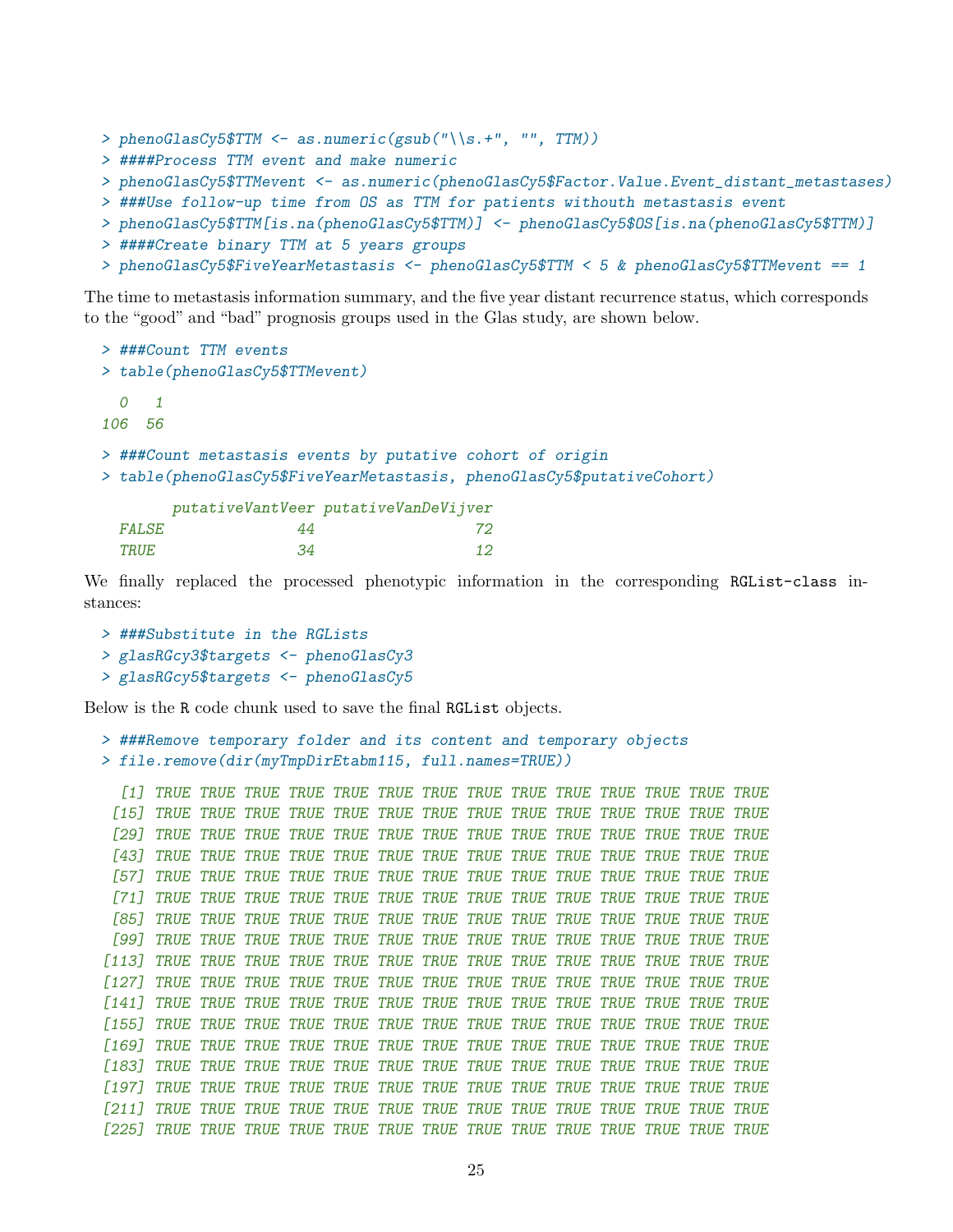```
[239] TRUE TRUE TRUE TRUE TRUE TRUE TRUE TRUE TRUE TRUE TRUE TRUE TRUE TRUE
[253] TRUE TRUE TRUE TRUE TRUE TRUE TRUE TRUE TRUE TRUE TRUE TRUE TRUE TRUE
[267] TRUE TRUE TRUE TRUE TRUE TRUE TRUE TRUE TRUE TRUE TRUE TRUE TRUE TRUE
[281] TRUE TRUE TRUE TRUE TRUE TRUE TRUE TRUE TRUE TRUE TRUE TRUE TRUE TRUE
[295] TRUE TRUE TRUE TRUE TRUE TRUE TRUE TRUE TRUE TRUE TRUE TRUE TRUE TRUE
[309] TRUE TRUE TRUE TRUE TRUE TRUE TRUE TRUE TRUE TRUE TRUE TRUE TRUE TRUE
[323] TRUE TRUE
> file.remove(myTmpDirEtabm115)
[1] TRUE
> ###Save the final ExpressionSet object
> dataDirLoc <- system.file("data", package = "mammaPrintData")
> save(glasRGcy5, glasRGcy3, file=paste(dataDirLoc, "/glasRG.rda", sep=""))
```
### <span id="page-25-0"></span>4.2 Buyse cohort: patients' phenotype curation

The chunk of R code below was used to process the clinical information associated with the 307 analyzed patients that were retrieved from the ArrayExpress "E-TABM-77" series, to define the final "good" and "bad" prognosis patients groups, as well as other end-points that were investigated in the present study. We hence processed the "Factor.Value.SurvivalTime" character strings contained in the "E-TABM-77" SDRF table to define the actual overall survival (OS) time, the OS event status, and the 10-year survival group for each patient, as shown below

```
> ###Retrieve the phenotypic information from one of the RGList intances
```

```
> phenoBuyseCy3 <- buyseRGcy3$targets
```

```
> phenoBuyseCy5 <- buyseRGcy5$targets
```

```
> ###Process overall survival (OS) character strings and make numeric: BOTH SETS
```

```
> OScy5 <- phenoBuyseCy5$Factor.Value.SurvivalTime
```

```
> phenoBuyseCy5$OS <- as.numeric(gsub("\\s.+", "", OScy5))
```

```
> OScy3 <- phenoBuyseCy3$Factor.Value.SurvivalTime
```

```
> phenoBuyseCy3$OS <- as.numeric(gsub("\\s.+", "", OScy3))
```

```
> ###Create the OS event by processing the OS character string with grep
```

```
> ###and the "plus" pattern making it a numeric vector: BOTH SETS
```

```
> phenoBuyseCy5$OSevent <- 1*( ! 1:nrow(phenoBuyseCy5) %in% grep("plus", OScy5))
```

```
> phenoBuyseCy3$OSevent <- 1*( ! 1:nrow(phenoBuyseCy3) %in% grep("plus", OScy3))
```

```
> ####Create binary OS at 10 years groups: BOTH SETS
```

```
> phenoBuyseCy5$TenYearSurv <- phenoBuyseCy5$OS < 10 & phenoBuyseCy5$OSevent == 1
```

```
> phenoBuyseCy3$TenYearSurv <- phenoBuyseCy3$OS < 10 & phenoBuyseCy3$OSevent == 1
```
The overall survival information summary for the Buyse cohort is shown below:

```
> ###Count OS survival events: BOTH SETS
> table(phenoBuyseCy5$OSevent)
  0 1
225 82
> table(phenoBuyseCy3$OSevent)
```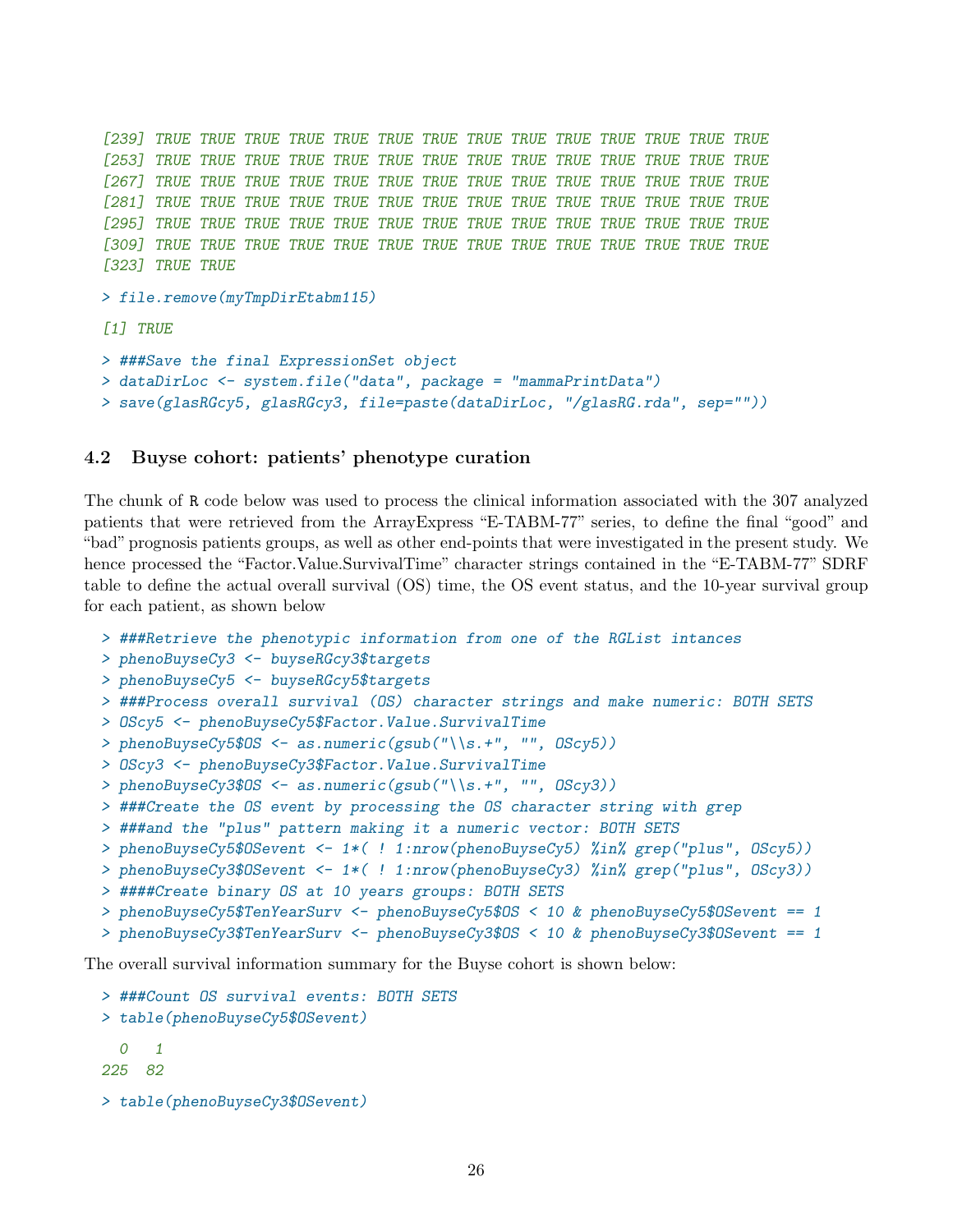```
0 1
225 82
> ###Count survival at 10 years status: BOTH SETS
> table(phenoBuyseCy5$TenYearSurv)
FALSE TRUE
  242 65
> table(phenoBuyseCy3$TenYearSurv)
FALSE TRUE
  242 65
```
We subsequently processed the "Factor.Value.Disease.Free.Survival" character strings contained in the "E-TABM-77" SDRF table to define the actual disease free survival (DFS) time, and the DFS event status for each patient, as shown below.

```
> ###Process disease free survival (DFS) character strings and make numeric: BOTH SETS
> DFScy5 <- phenoBuyseCy5$Factor.Value.Disease.Free.Survival
> phenoBuyseCy5$DFS <- as.numeric(gsub("\\s.+", "", DFScy5))
> DFScy3 <- phenoBuyseCy3$Factor.Value.Disease.Free.Survival
> phenoBuyseCy3$DFS <- as.numeric(gsub("\\s.+", "", DFScy3))
> ###Create the DFS event by processing the DFS character string with grep
> ###and the "plus" pattern making it a numeric vector: BOTH SETS
> phenoBuyseCy5$DFSevent <- 1*( ! 1:nrow(phenoBuyseCy5) %in% grep("plus", DFScy5))
> phenoBuyseCy3$DFSevent <- 1*( ! 1:nrow(phenoBuyseCy3) %in% grep("plus", DFScy3))
> ####Create binary DFS at 5 years groups:BOTH SETS
> phenoBuyseCy5$FiveYearDiseaseFree <- (phenoBuyseCy5$DFS < 5
                                       & phenoBuyseCy5$DFSevent == 1)> phenoBuyseCy3$FiveYearDiseaseFree <- (phenoBuyseCy3$DFS < 5
                                       & phenoBuyseCy3$DFSevent == 1)
```
The disease free survival information summary for the Buyse cohort is shown below:

```
> ###Count DFS survival events: BOTH SETS
> table(phenoBuyseCy5$DFSevent)
  \Omega 1
168 139
> table(phenoBuyseCy3$DFSevent)
  0 1
168 139
> ###Count recurrence at 5 years status: BOTH SETS
> table(phenoBuyseCy5$FiveYearDiseaseFree)
FALSE TRUE
  226 81
> table(phenoBuyseCy3$FiveYearDiseaseFree)
```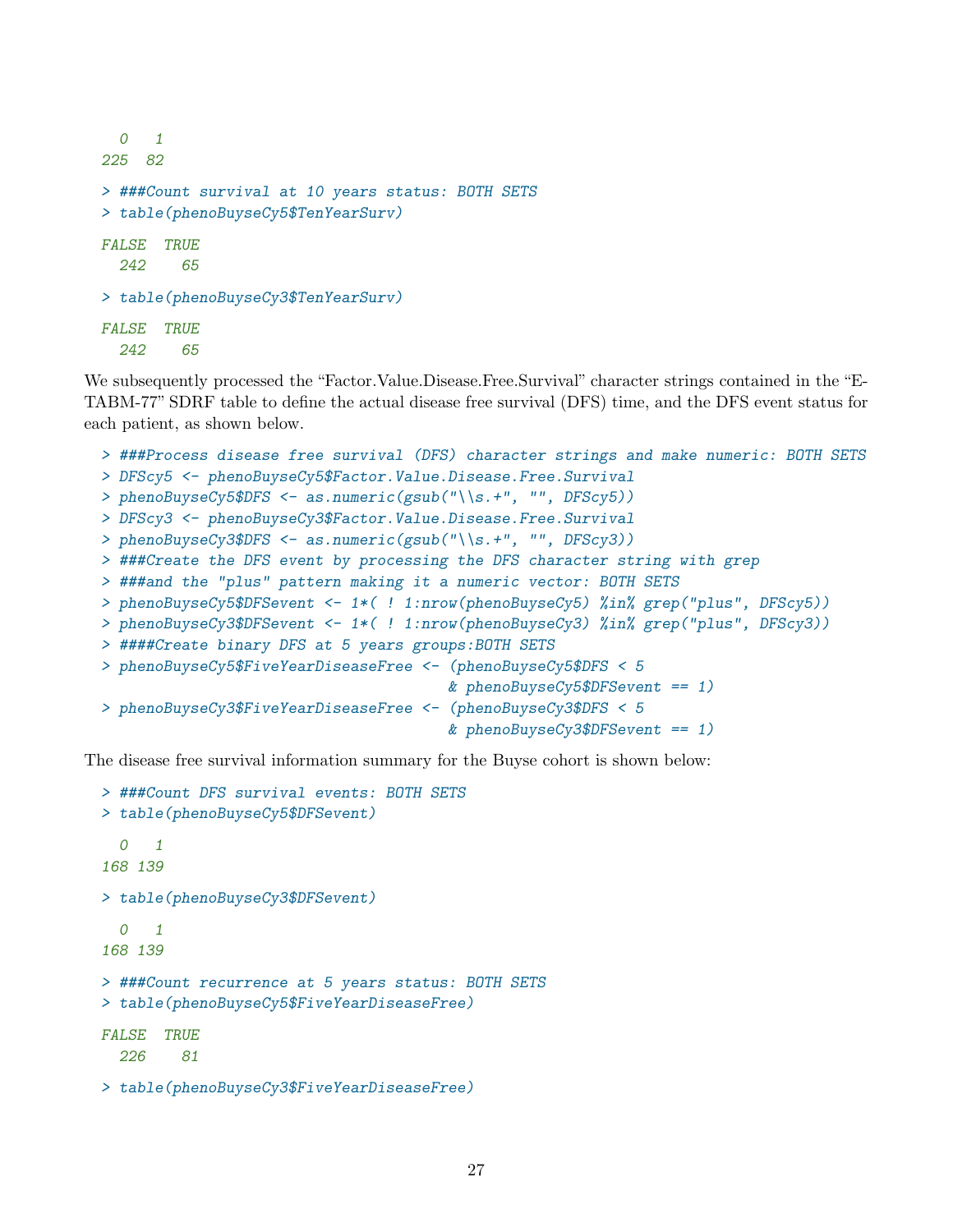FALSE TRUE 226 81

We subsequently processed the "Factor.Value.DistantMetastasis.Free.Survival" character strings contained in the "E-TABM-77" SDRF table to define the actual time to metastasis (TTM) time, the TTM event status, and the 5-year recurrence status for each patient, as shown below.

```
> ###Process time metastases (TTM) character strings and make numeric: BOTH SETS
> TTMcy5 <- phenoBuyseCy5$Factor. Value. DistantMetastasis. Free. Survival
> phenoBuyseCy5$TTM <- as.numeric(gsub("\\s.+", "", TTMcy5))
> TTMcy3 <- phenoBuyseCy3$Factor. Value. DistantMetastasis. Free. Survival
> phenoBuyseCy3$TTM <- as.numeric(gsub("\\s.+", "", TTMcy3))
> ###Create the TTM event by processing the TTM character string with grep
> ###and the "plus" pattern making it a numeric vector: BOTH SETS
> phenoBuyseCy5$TTMevent <- 1*( ! 1:nrow(phenoBuyseCy5) %in% grep("plus", TTMcy5))
> phenoBuyseCy3$TTMevent <- 1*( ! 1:nrow(phenoBuyseCy3) %in% grep("plus", TTMcy3))
> ####Create binary TTM at 5 years groups: BOTH SETS
> phenoBuyseCy5$FiveYearRecurrence <- (phenoBuyseCy5$TTM < 5
                                      & phenoBuyseCy5$TTMevent == 1)> phenoBuyseCy3$FiveYearRecurrence <- (phenoBuyseCy3$TTM < 5
                                      & phenoBuyseCy3$TTMevent == 1)
```
The time to metastasis information summary, and the five year distant recurrence status, which corresponds to the "good" and "bad" prognosis groups used in the Buyse study, are shown below.

```
> ###Count TTM survival events: BOTH SETS
> table(phenoBuyseCy5$TTMevent)
  \Omega 1
230 77
> table(phenoBuyseCy3$TTMevent)
  0 1
230 77
> ###Count recurrence at 5 years status: BOTH SETS
> table(phenoBuyseCy5$FiveYearRecurrence)
FALSE TRUE
  260 47
> table(phenoBuyseCy3$FiveYearRecurrence)
FALSE TRUE
  260 47
> ###Count metastasis events by European center: BOTH SETS
> table(phenoBuyseCy5$FiveYearRecurrence, phenoBuyseCy5$Characteristics.BioSourceProvider)
       CRH GUY IGR JRH KAR
 FALSE 54 37 84 32 53
  TRUE 5 16 12 7 7
```
> table(phenoBuyseCy3\$FiveYearRecurrence, phenoBuyseCy3\$Characteristics.BioSourceProvider)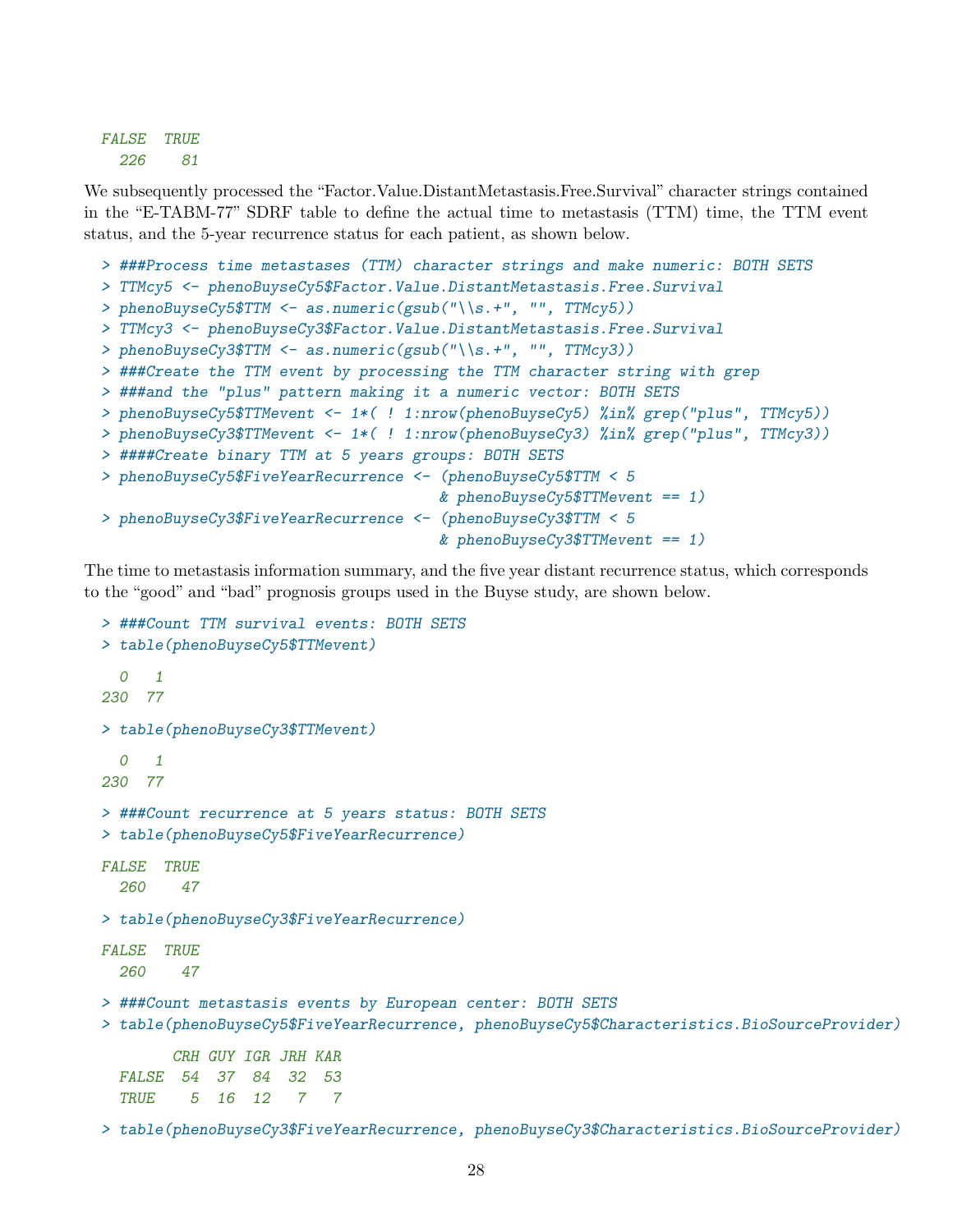|                      | CRH GUY IGR JRH KAR |  |  |
|----------------------|---------------------|--|--|
| FALSE 54 37 84 32 53 |                     |  |  |
| TRUE 5 16 12 7 7     |                     |  |  |

We finally identified the patients that were excluded from the analysis in the original study by Buyse and colleagues [\[2\]](#page-30-2) beacuse of missing clinical information.

- > ###Exclude patients with missing ER status: BOTH SETSXS
- > phenoBuyseCy5\$toExclude <- phenoBuyseCy5\$Factor.Value.ER.status=="unknown"
- > phenoBuyseCy3\$toExclude <- phenoBuyseCy3\$Factor.Value.ER.status=="unknown"

We finally replaced the processed phenotypic information in the corresponding RGList-class instances:

- > ###Substitute in the RGLists
- > buyseRGcy3\$targets <- phenoBuyseCy3
- > buyseRGcy5\$targets <- phenoBuyseCy5

Below is the R code chunk used to save the final RGList objects.

```
> ###Remove temporary folder and its content and temporary objects
> file.remove(dir(myTmpDirEtabm77, full.names=TRUE))
```
[1] TRUE TRUE TRUE TRUE TRUE TRUE TRUE TRUE TRUE TRUE TRUE TRUE TRUE TRUE [15] TRUE TRUE TRUE TRUE TRUE TRUE TRUE TRUE TRUE TRUE TRUE TRUE TRUE TRUE [29] TRUE TRUE TRUE TRUE TRUE TRUE TRUE TRUE TRUE TRUE TRUE TRUE TRUE TRUE [43] TRUE TRUE TRUE TRUE TRUE TRUE TRUE TRUE TRUE TRUE TRUE TRUE TRUE TRUE [57] TRUE TRUE TRUE TRUE TRUE TRUE TRUE TRUE TRUE TRUE TRUE TRUE TRUE TRUE [71] TRUE TRUE TRUE TRUE TRUE TRUE TRUE TRUE TRUE TRUE TRUE TRUE TRUE TRUE [85] TRUE TRUE TRUE TRUE TRUE TRUE TRUE TRUE TRUE TRUE TRUE TRUE TRUE TRUE [99] TRUE TRUE TRUE TRUE TRUE TRUE TRUE TRUE TRUE TRUE TRUE TRUE TRUE TRUE [113] TRUE TRUE TRUE TRUE TRUE TRUE TRUE TRUE TRUE TRUE TRUE TRUE TRUE TRUE [127] TRUE TRUE TRUE TRUE TRUE TRUE TRUE TRUE TRUE TRUE TRUE TRUE TRUE TRUE [141] TRUE TRUE TRUE TRUE TRUE TRUE TRUE TRUE TRUE TRUE TRUE TRUE TRUE TRUE [155] TRUE TRUE TRUE TRUE TRUE TRUE TRUE TRUE TRUE TRUE TRUE TRUE TRUE TRUE [169] TRUE TRUE TRUE TRUE TRUE TRUE TRUE TRUE TRUE TRUE TRUE TRUE TRUE TRUE [183] TRUE TRUE TRUE TRUE TRUE TRUE TRUE TRUE TRUE TRUE TRUE TRUE TRUE TRUE [197] TRUE TRUE TRUE TRUE TRUE TRUE TRUE TRUE TRUE TRUE TRUE TRUE TRUE TRUE [211] TRUE TRUE TRUE TRUE TRUE TRUE TRUE TRUE TRUE TRUE TRUE TRUE TRUE TRUE [225] TRUE TRUE TRUE TRUE TRUE TRUE TRUE TRUE TRUE TRUE TRUE TRUE TRUE TRUE [239] TRUE TRUE TRUE TRUE TRUE TRUE TRUE TRUE TRUE TRUE TRUE TRUE TRUE TRUE [253] TRUE TRUE TRUE TRUE TRUE TRUE TRUE TRUE TRUE TRUE TRUE TRUE TRUE TRUE [267] TRUE TRUE TRUE TRUE TRUE TRUE TRUE TRUE TRUE TRUE TRUE TRUE TRUE TRUE [281] TRUE TRUE TRUE TRUE TRUE TRUE TRUE TRUE TRUE TRUE TRUE TRUE TRUE TRUE [295] TRUE TRUE TRUE TRUE TRUE TRUE TRUE TRUE TRUE TRUE TRUE TRUE TRUE TRUE [309] TRUE TRUE TRUE TRUE TRUE TRUE TRUE TRUE TRUE TRUE TRUE TRUE TRUE TRUE [323] TRUE TRUE TRUE TRUE TRUE TRUE TRUE TRUE TRUE TRUE TRUE TRUE TRUE TRUE [337] TRUE TRUE TRUE TRUE TRUE TRUE TRUE TRUE TRUE TRUE TRUE TRUE TRUE TRUE [351] TRUE TRUE TRUE TRUE TRUE TRUE TRUE TRUE TRUE TRUE TRUE TRUE TRUE TRUE [365] TRUE TRUE TRUE TRUE TRUE TRUE TRUE TRUE TRUE TRUE TRUE TRUE TRUE TRUE [379] TRUE TRUE TRUE TRUE TRUE TRUE TRUE TRUE TRUE TRUE TRUE TRUE TRUE TRUE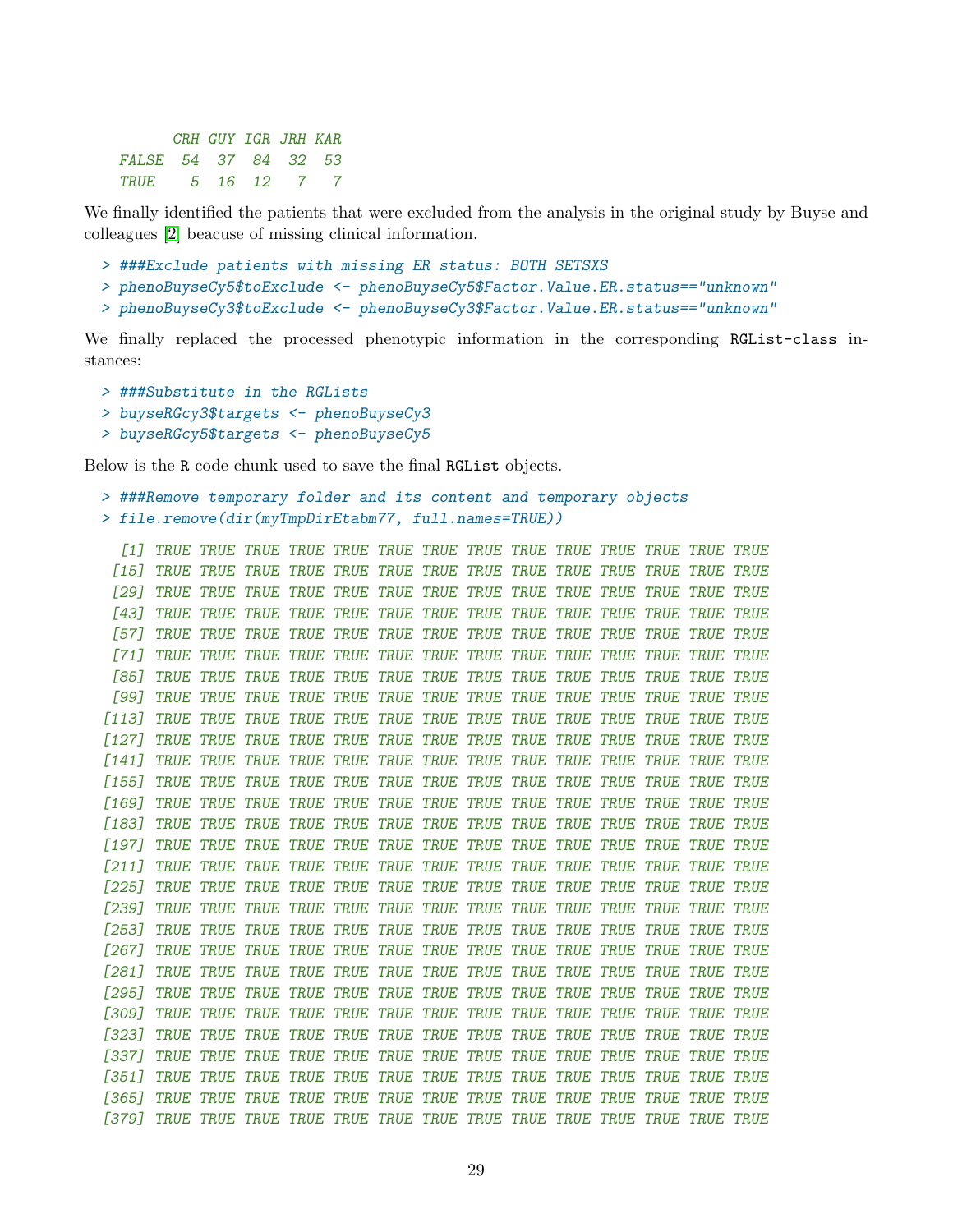[393] TRUE TRUE TRUE TRUE TRUE TRUE TRUE TRUE TRUE TRUE TRUE TRUE TRUE TRUE [407] TRUE TRUE TRUE TRUE TRUE TRUE TRUE TRUE TRUE TRUE TRUE TRUE TRUE TRUE [421] TRUE TRUE TRUE TRUE TRUE TRUE TRUE TRUE TRUE TRUE TRUE TRUE TRUE TRUE [435] TRUE TRUE TRUE TRUE TRUE TRUE TRUE TRUE TRUE TRUE TRUE TRUE TRUE TRUE [449] TRUE TRUE TRUE TRUE TRUE TRUE TRUE TRUE TRUE TRUE TRUE TRUE TRUE TRUE [463] TRUE TRUE TRUE TRUE TRUE TRUE TRUE TRUE TRUE TRUE TRUE TRUE TRUE TRUE [477] TRUE TRUE TRUE TRUE TRUE TRUE TRUE TRUE TRUE TRUE TRUE TRUE TRUE TRUE [491] TRUE TRUE TRUE TRUE TRUE TRUE TRUE TRUE TRUE TRUE TRUE TRUE TRUE TRUE [505] TRUE TRUE TRUE TRUE TRUE TRUE TRUE TRUE TRUE TRUE TRUE TRUE TRUE TRUE [519] TRUE TRUE TRUE TRUE TRUE TRUE TRUE TRUE TRUE TRUE TRUE TRUE TRUE TRUE [533] TRUE TRUE TRUE TRUE TRUE TRUE TRUE TRUE TRUE TRUE TRUE TRUE TRUE TRUE [547] TRUE TRUE TRUE TRUE TRUE TRUE TRUE TRUE TRUE TRUE TRUE TRUE TRUE TRUE [561] TRUE TRUE TRUE TRUE TRUE TRUE TRUE TRUE TRUE TRUE TRUE TRUE TRUE TRUE [575] TRUE TRUE TRUE TRUE TRUE TRUE TRUE TRUE TRUE TRUE TRUE TRUE TRUE TRUE [589] TRUE TRUE TRUE TRUE TRUE TRUE TRUE TRUE TRUE TRUE TRUE TRUE TRUE TRUE [603] TRUE TRUE TRUE TRUE TRUE TRUE TRUE TRUE TRUE TRUE TRUE TRUE

> file.remove(myTmpDirEtabm77)

[1] TRUE

```
> ###Save RGList instances for later use
> dataDirLoc <- system.file("data", package = "mammaPrintData")
```

```
> save(buyseRGcy5, buyseRGcy3, file=paste(dataDirLoc, "/buyseRG.rda", sep=""))
```
# <span id="page-29-0"></span>5 System Information

Session information:

- > toLatex(sessionInfo())
- R version 3.1.1 Patched (2014-09-25 r66681), x86\_64-unknown-linux-gnu
- Locale: LC\_CTYPE=en\_US.UTF-8, LC\_NUMERIC=C, LC\_TIME=en\_US.UTF-8, LC\_COLLATE=C, LC\_MONETARY=en\_US.UTF-8, LC\_MESSAGES=en\_US.UTF-8, LC\_PAPER=en\_US.UTF-8, LC\_NAME=C, LC\_ADDRESS=C, LC\_TELEPHONE=C, LC\_MEASUREMENT=en\_US.UTF-8, LC\_IDENTIFICATION=C
- Base packages: base, datasets, grDevices, graphics, methods, parallel, stats, utils
- Other packages: Biobase 2.26.0, BiocGenerics 0.12.0, BiocInstaller 1.16.0, gdata 2.13.3, limma 3.22.0
- Loaded via a namespace (and not attached): gtools 3.4.1, tools 3.1.1